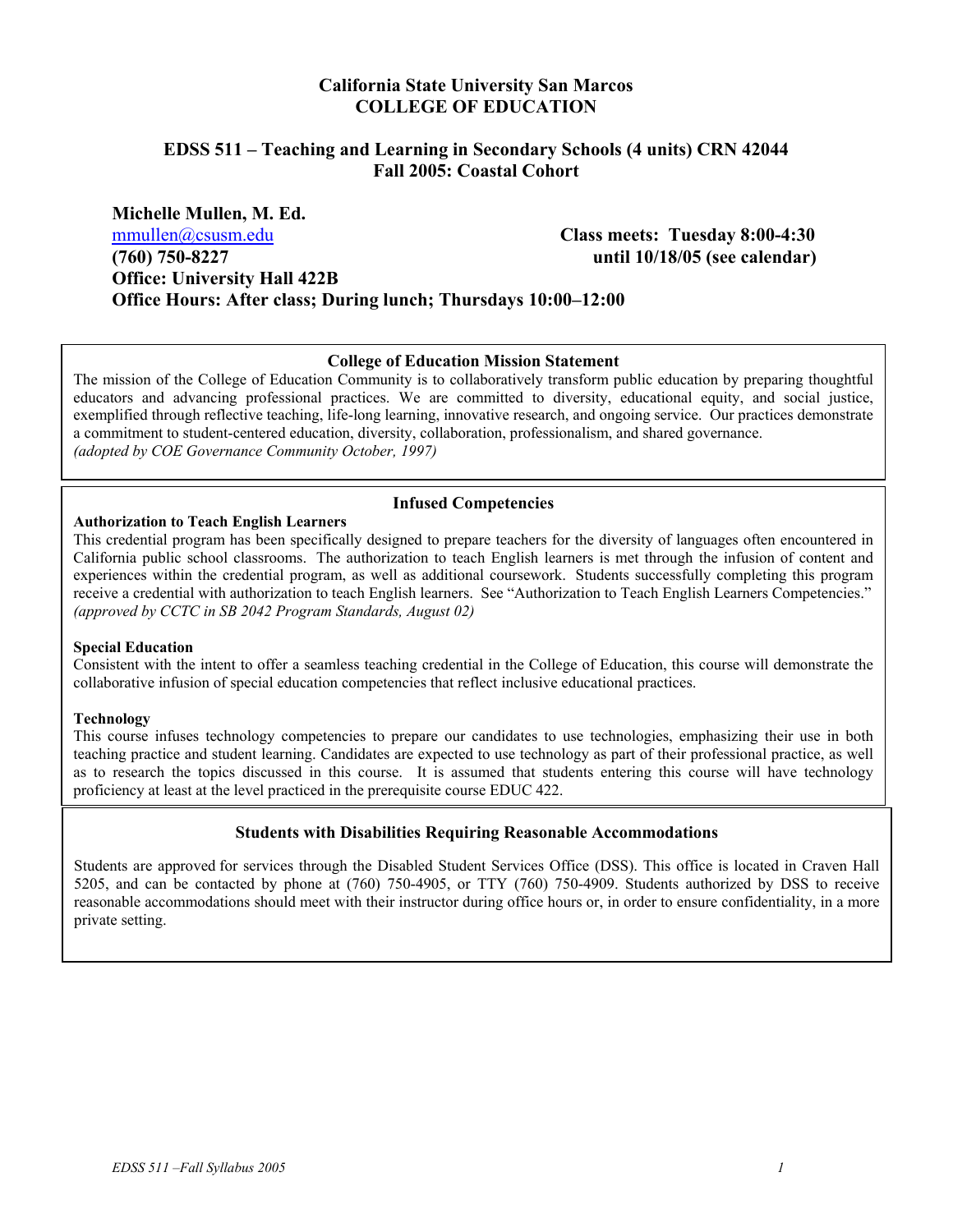#### **Course Description and Essential Questions**

This course is intended to begin the preparation of secondary teachers. Students will be exposed to and have experiences with the research, theory, and practice which form the foundation of the profession. The course will focus on facilitating students to improve knowledge and develop skills in six fundamental areas of the teaching profession. These are:

- **1. PURPOSE FOR TEACHING:** Student teachers will develop and refine their own philosophy of teaching grounded in theory, research, and practice.
- **2. REFLECTIVE PRACTITIONERS:** Student teachers will become active learners who continuously research, assess, apply and refine knowledge throughout their careers.
- **3. PROFESSIONAL KNOWLEDGE:** Student teachers will increase their understanding of the principles of learning, curriculum, instruction and assessment as well as demonstrate application of this knowledge in the effective development of learning opportunities for all students.
- **4. STUDENT FOCUS:** Student teachers will work equitably and effectively with all students by respecting the diversity of ethnicity, race, gender and distinctive characteristics of each individual and will know how to adapt instructional strategies accordingly.
- **5. TEACHING AS A PROFESSION:** Student teachers will exhibit appreciation and practice of the principles, ethics and responsibilities of the profession.
- **6. COLLABORATIVE RELATIONSHIPS:** Student teachers will collaborate and create partnerships with colleagues, students, parents, businesses and community agencies.

To help us internalize these concepts, we will pursue the answers to four essential questions throughout the course of the semester:

- 1. What might an inclusive and democratic classroom look like, and how does it increase adolescents' sense of mastery, generosity, belonging, and independence?
- 2. How do you/your students construct knowledge?
- 3. What broad academic and life goals do you hold for your students?
- 4. When you consider your beliefs about teaching and learning, what teaching approaches accomplish your goals?

#### **Teacher Performance Expectation (TPE) Competencies**

This course is designed to help teachers seeking the Single Subject Credential develop the skills, knowledge, and attitudes necessary to assist schools and districts in implementing an effective program for all students. The successful candidate must be able to demonstrate his/her understanding and ability to apply each of the TPE's, that is, merge theory and practice in order to realize a comprehensive and extensive educational program for all students. Failure to meet a minimum competence in any of the TPE's by the completion of the program will prevent the acquisition of the Single Subject Credential (A full-text version of the TPE descriptions can be downloaded from the CoE webpage: www.csusm.edu/COE). The following TPE's are addressed in this course and the ones with \*'s next to them will be evaluated via your TaskStream responses (see assignment description):

Primary Emphasis

- TPE 3 Interpretation and Use of Assessments
- TPE 4 Making Content Accessible
- TPE 6c Developmentally Appropriate Practices in Grades 9 -12\*
- TPE 6d Developmentally Appropriate Practices for Special Education\*
- TPE 8 Learning about Students
- TPE 9 Instructional Planning\*
- TPE 11 Social Environment
- TPE 12 Professional, Legal, and Ethical Obligation
- TPE 15 Social Justice and Equity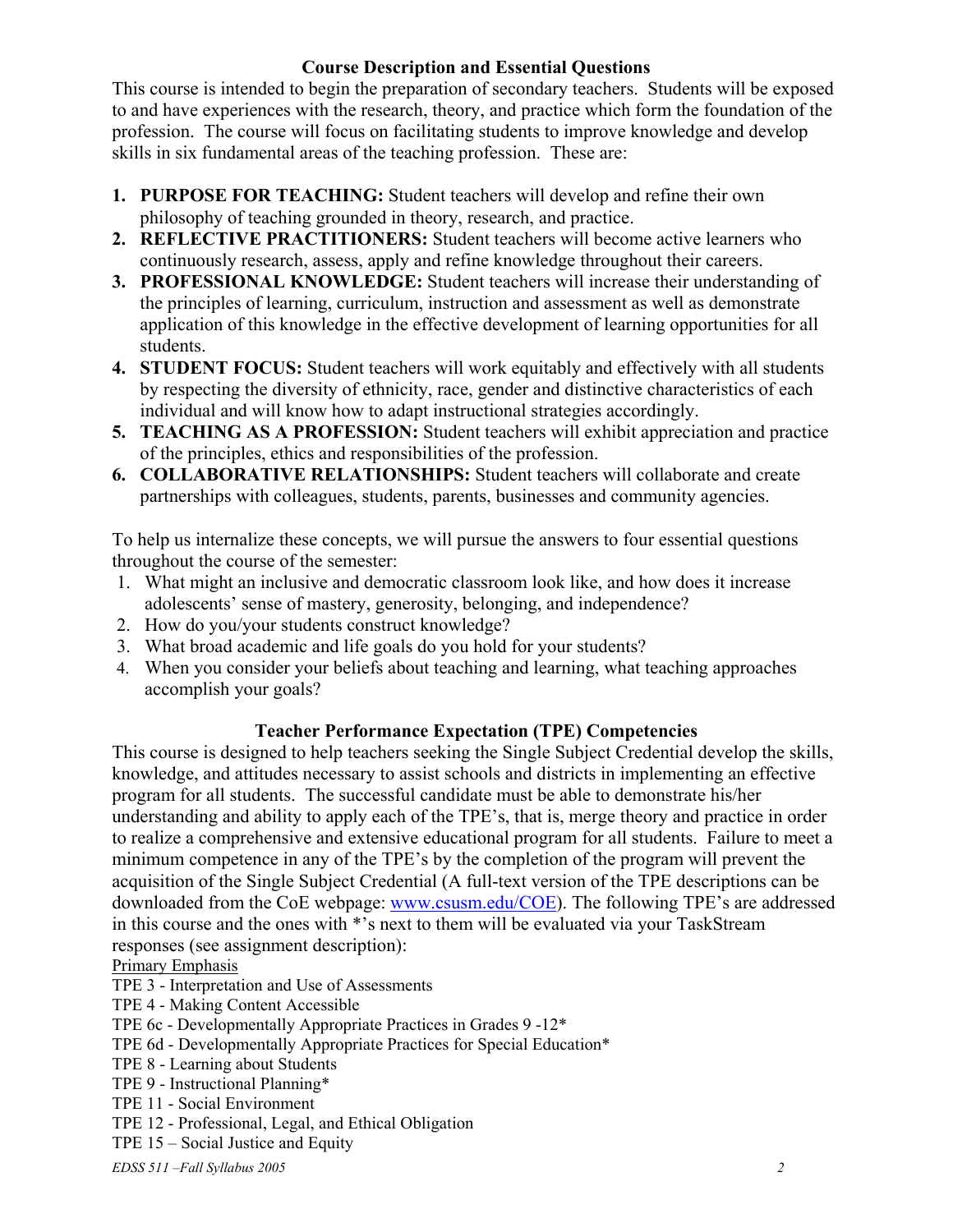Secondary Emphasis:

- TPE 1B Subject-Specific Pedagogical Skills for Single Subject Teaching Assignments
- TPE 5 Student Engagement
- TPE 7 Teaching English Language Learners
- TPE 10 Instructional Time
- TPE 13 Professional Growth
- TPE 14 Educational Technology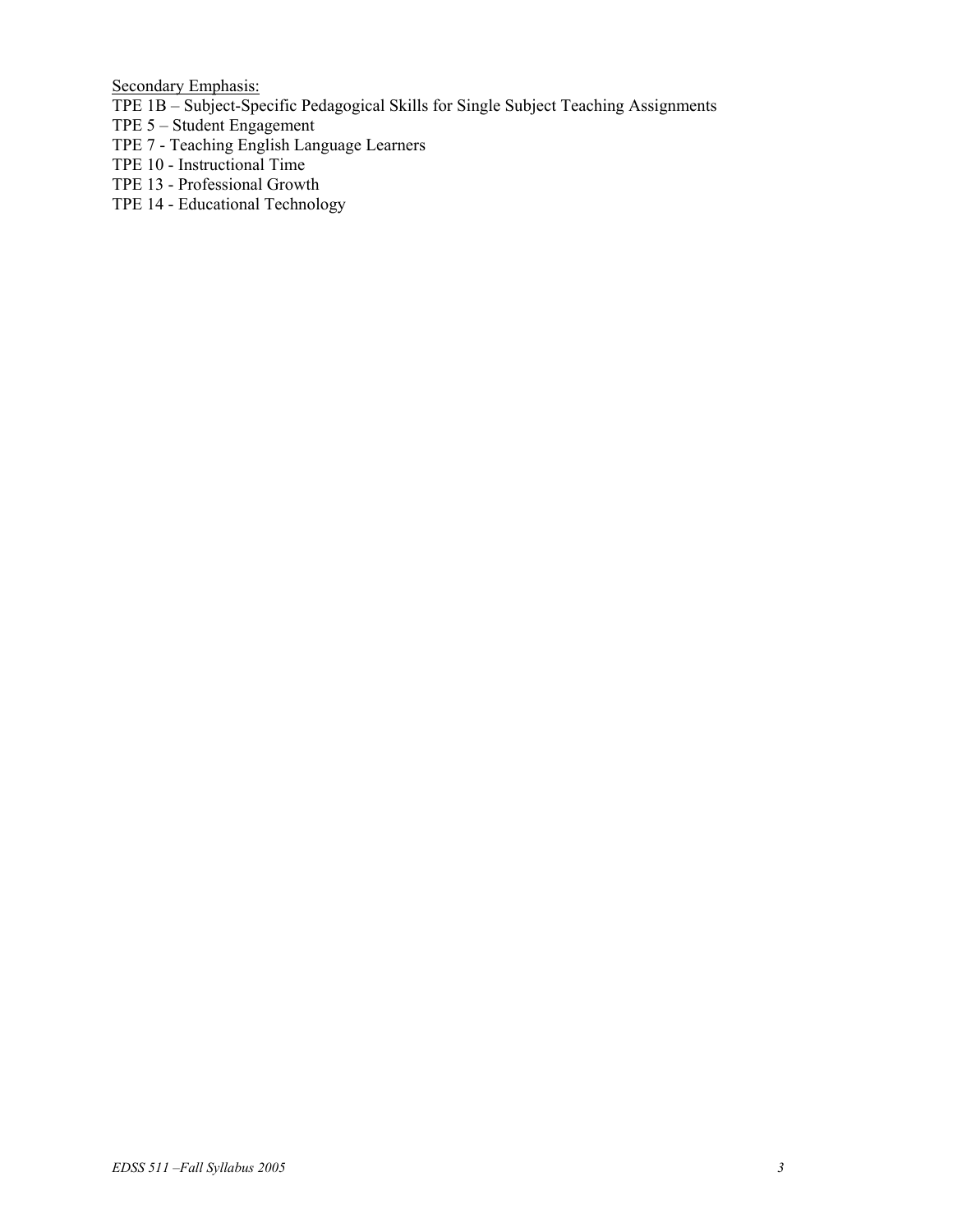#### **AUTHORIZATION TO TEACH ENGLISH LEARNERS COMPETENCIES**

**Red print indicates the areas covered in this course.** 

| PART 1: LANGUAGE STRUCTURE<br>AND FIRST- AND SECOND-LANGUAGE<br><b>DEVELOPMENT</b>                                                           | PART 2: METHODOLOGY OF<br>BILINGUAL ENGLISH LANGUAGE<br>DEVELOPMENT, AND CONTENT                                                      | PART 3: CULTURE AND<br><b>CULTURAL DIVERSITY</b>                                                       |
|----------------------------------------------------------------------------------------------------------------------------------------------|---------------------------------------------------------------------------------------------------------------------------------------|--------------------------------------------------------------------------------------------------------|
|                                                                                                                                              | <b>INSTRUCTION</b>                                                                                                                    |                                                                                                        |
| I. Language Structure and Use: Universals<br>and Differences (including the structure of<br>English)                                         | <b>I. Theories and Methods of Bilingual</b><br><b>Education</b>                                                                       | I. The Nature of Culture                                                                               |
| A. The sound systems of language (phonology)                                                                                                 | A. Foundations                                                                                                                        | A. Definitions of culture                                                                              |
| <b>B.</b> Word formation (morphology)                                                                                                        | <b>B.</b> Organizational models: What works<br>for whom?                                                                              | <b>B.</b> Perceptions of culture                                                                       |
| C. Syntax                                                                                                                                    | C. Instructional strategies                                                                                                           | C. Intragroup differences (e.g.,<br>ethnicity, race, generations,<br>and micro-cultures)               |
| D. Word meaning (semantics)                                                                                                                  | II. Theories and Methods for<br><b>Instruction In and Through English</b>                                                             | <b>D.</b> Physical geography and its<br>effects on culture                                             |
| E. Language in context                                                                                                                       | Teacher delivery for both English<br>A.<br>language development and content<br>instruction                                            | E. Cultural congruence                                                                                 |
| F. Written discourse                                                                                                                         | <b>B.</b> Approaches with a focus on English<br>language development                                                                  | <b>II. Manifestations of Culture:</b><br><b>Learning About Students</b>                                |
| G. Oral discourse                                                                                                                            | C. Approaches with a focus on content<br>area instruction (specially designed<br>academic instruction delivered in<br>English--SDAIE) | A. What teachers should learn<br>about their students                                                  |
| H. Nonverbal communication                                                                                                                   | D. Working with paraprofessionals                                                                                                     | <b>B.</b> How teachers can learn about<br>their students                                               |
| II. Theories and Factors in First- and<br><b>Second-Language Development</b>                                                                 | <b>III.</b> Language and Content Area<br><b>Assessment</b>                                                                            | C. How teachers can use what<br>they learn about their students<br>(culturally-responsive<br>pedagogy) |
| A. Historical and current theories and models<br>of language analysis that have implications for<br>second-language development and pedagogy | A. Purpose                                                                                                                            | <b>III. Cultural Contact</b>                                                                           |
| <b>B.</b> Psychological factors affecting first- and<br>second-language development                                                          | <b>B.</b> Methods                                                                                                                     | A. Concepts of cultural contact                                                                        |
| C. Socio-cultural factors affecting first- and<br>second-language development                                                                | C. State mandates                                                                                                                     | <b>B.</b> Stages of individual cultural<br>contact                                                     |
| Pedagogical factors affecting first- and <b>D.</b> Limitations of assessment<br>D.<br>second-language development                            |                                                                                                                                       | C. The dynamics of prejudice                                                                           |
| E. Political factors affecting first- and second-<br>language development                                                                    | E. Technical concepts                                                                                                                 | <b>D.</b> Strategies for conflict<br>resolution                                                        |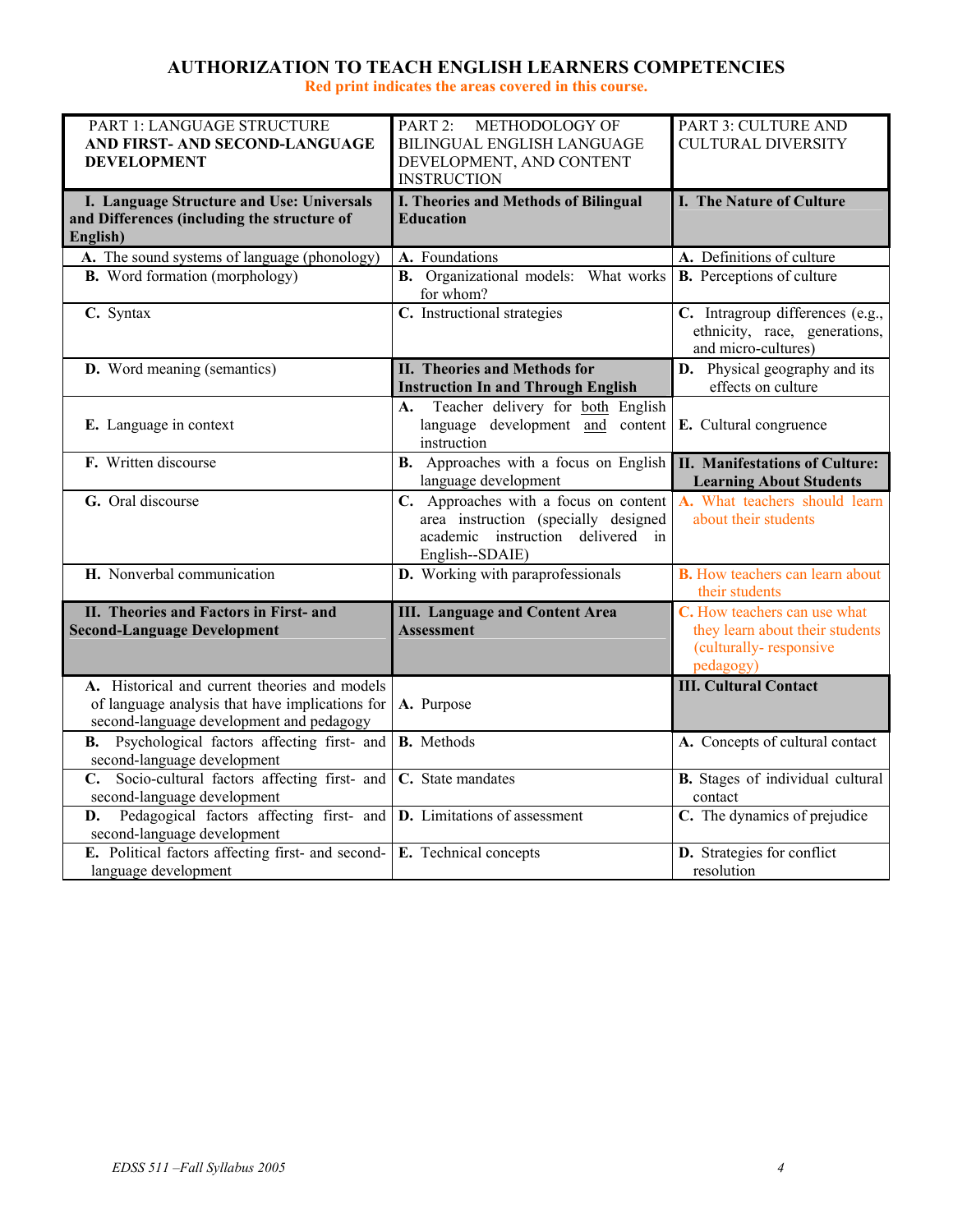#### **Required Texts and Resources**

Baldwin, M. and Keating, J. (2005). *Teaching in secondary schools: Meeting the challenges of today's adolescents.* [Shared with EDSS 530]

- Bigelow, Bill, et. al., Eds. (1994). *Rethinking our classrooms,* Volume 1. WI.: Rethinking Schools. (This is the BLUE book.)
- Borich, Gary D. (2003). *Observation skills for effective teaching.* (4<sup>th</sup> ed.). Upper Saddle River, NJ: Prentice-Hall. [shared with EDSS 530, Professor Keating]
- Choate, J.S. (2004). *Successful inclusive teaching*. (4<sup>th</sup> ed.). Needham Heights, MA: Allyn and Bacon. [shared with all courses in the program]
- Course Website: http://courses.csusm.edu (WebCT used for online coursework and communications in EDSS 511.)
- *www.taskstream.com* (2004) Web page access for assessment/reflection of TPE's and for unit and lesson planning. Subscription required each semester. Will be used by most courses in the program.
- Tomlinson, Carol Ann and Caroline Cunningham Eidson. (2005). *Differentiation in practice: A resource guide for differentiating curriculum grades 9-12.* Alexandria, VA.: Association for Supervision & Curriculum Development.
- Villa, R., and Thousand, J. (1995). *Creating an inclusive school.* Alexandria, VA: Association for Supervision and Curriculum Development. [This text is required reading for EDUC 350. If you didn't take this prerequisite class at CSUSM, you'll need to buy and read the book on your own. Reference will be made to it in several courses throughout the year.]

### **Choice Books (choose ONE to read after attending first class)**

- 1. Cusman, (2003). *Fires in the bathroom: advice for teachers from high school students.* What Kids Can Do, Inc.
- 2. Gardner, Howard. (2000). *Intelligence reframed: multiple intelligences for the 21st century.* Basic Books.
- 3. Graves, Donald (2001). *The energy to teach.* Heinemann
- 4. Gruwell, Erin. (1999). *The freedom writers diary*. Doubleday.
- 5. Kohn, Alfie. (1996). *Beyond discipline: from compliance to community*. Association for Supervision and Curriculum.
- 6. Marzano, Robert J. (2000). *Transforming classroom grading.* VA: Association for Supervision and Curriculum.
- 7. Pipher, Mary. (1995). *Reviving ophelia: saving the selves of adolescent girls.* Ballantine Books.
- *8.* Pollack, William S. and Mary Pipher. (1999) *Real boys: rescuing our sons from the myths of boyhood*. Owl Books.

#### **Other Texts Worth Reading Early in Your Career**

Fried, Robert L. (1995). *The Passionate Teacher*. Boston, MA: Beacon Press. Nelson, J., Lott, L., & Glenn, H.S. (1997). *Positive Discipline in the Classroom.*  $(2<sup>nd</sup>$  ed.). Rocklin, CA: Prima Publishing.

Palmer, Parker. *The Courage to Teach*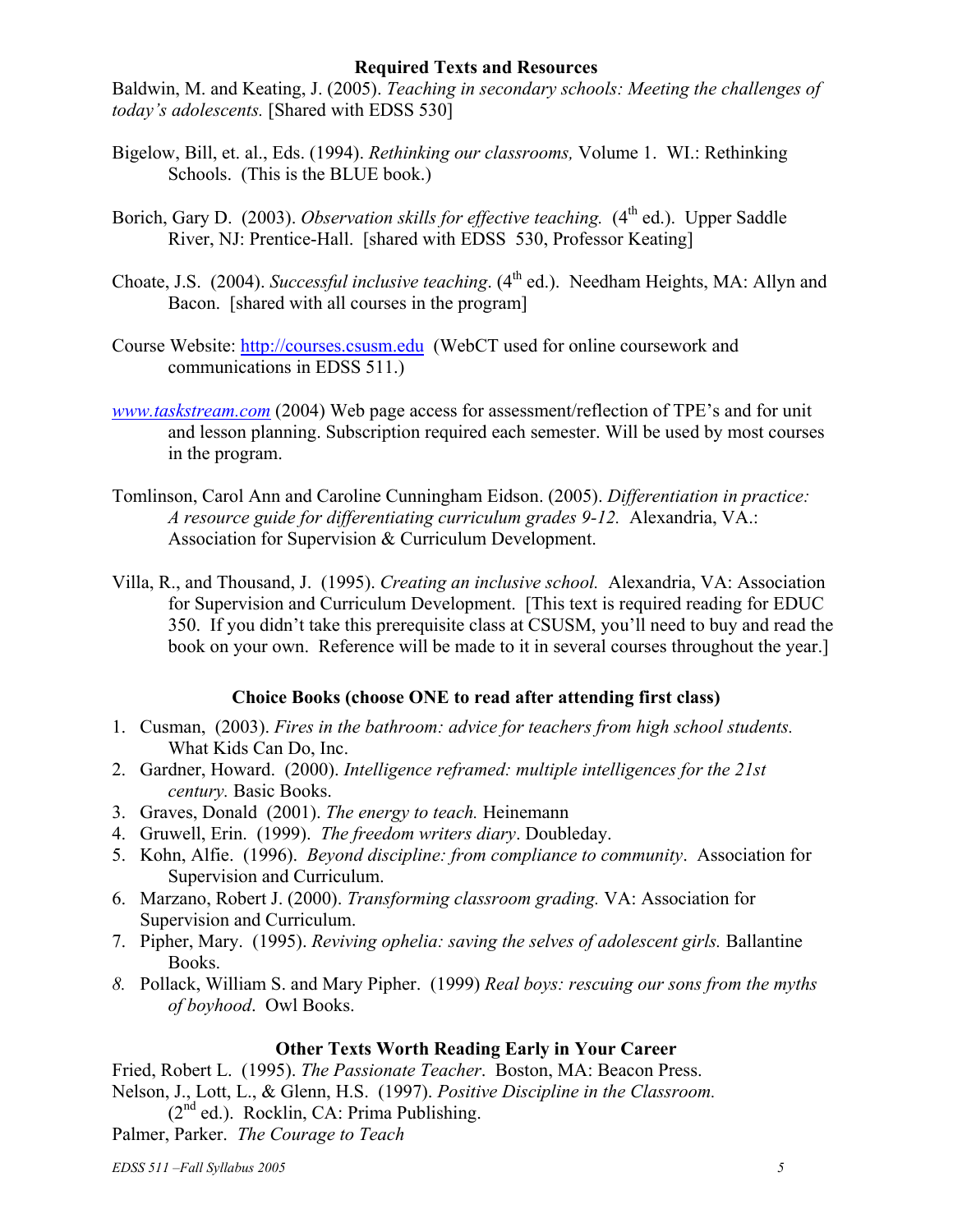#### **Assignments**

- **Highly Effective Teacher Attributes:** See page 12-13 for a full description. Generally, these attributes have to do with professional and responsible behavior and work habits.
- **Reading Responses/Participation**: Critical, engaged discussion will make this a richer class for all of us. In preparation for this kind of thoughtful discourse, you will be responsible for reading and responding to a variety of texts in a variety of ways. Response methods will be introduced and explained in class. The goal of all reading responses is to help you better contemplate, organize, and understand your reading and to be better prepared for thoughtful discussion. If your responses cease to function in these ways and seem to be "busy work" then you need to adjust what you're doing. Seek alternative ways of responding in order to meet the goal—it is your responsibility to make the work worthwhile. Ask for help if you need it. Come to class prepared to participate fully, using your reading responses as a "jumping off" point.
- **"Choice Book" Literature Circles and Book Presentation:** While reading this book, you should keep a series of notes (margin notes/annotations, post-it notes in the book, separate paper notes, etc.) that you can use for later discussion, both on-line and face-to-face, with your colleagues who have read the same book. When meeting face-to-face, you will complete one specified literature circle "role" for each assigned section of reading (ex: summarizer, connector, etc.). This assignment includes: on-line and literature circle participation, a one-page reflection about the literature circle process, e.g. what worked, what didn't work and why, how this would work with high school students, and how this "fits" or "doesn't fit" with your own preferred learning style. Finally, your group will do a 15 minute presentation that includes a "skit" either directly from the book or created by your group to illustrate one of the main ideas and a poster, PowerPoint, overhead, or other brief visual to "teach" the important concepts from the book.
- **Observation Reports:** Two observation reports will be generated which focus on two specific elements of classroom life and student behavior. The focus of each observation is described in the Borich text: higher level thinking and instructional variety. A format for the reports and past student samples can be found on WebCT and will be discussed in class. This assignment requires observation time in a classroom.
- **Unit and Lesson Plan:** You will develop a unit plan and one lesson plan relevant to your content area. The unit plan will include student/class background, objectives and standards, essential questions, instructional and assessment strategies, evidence of differentiation, timeline, and reflection. More details of this assignment and student samples can be found on WebCT and will be discussed in class. Templates for planning will be used via TaskStream. This assignment requires consultation with a practicing teacher in your content area—preferably one who views planning as a serious part of his/her professional responsibilities.
- **Student Study Team (SST):** Working in teacher teams, you will create a SST summary for a student on your actual high school campus. Using what you learn about the SST process, you will complete an in-class SST exercise that requires you to develop a partial summary and to role play an SST meeting for a mock student (you will do this "cold," meaning no research and no outside resources other than your special education matrix). In addition to your summary, you will also write a personal reflection about the SST experience. Further instructions will be provided in class and through WebCT.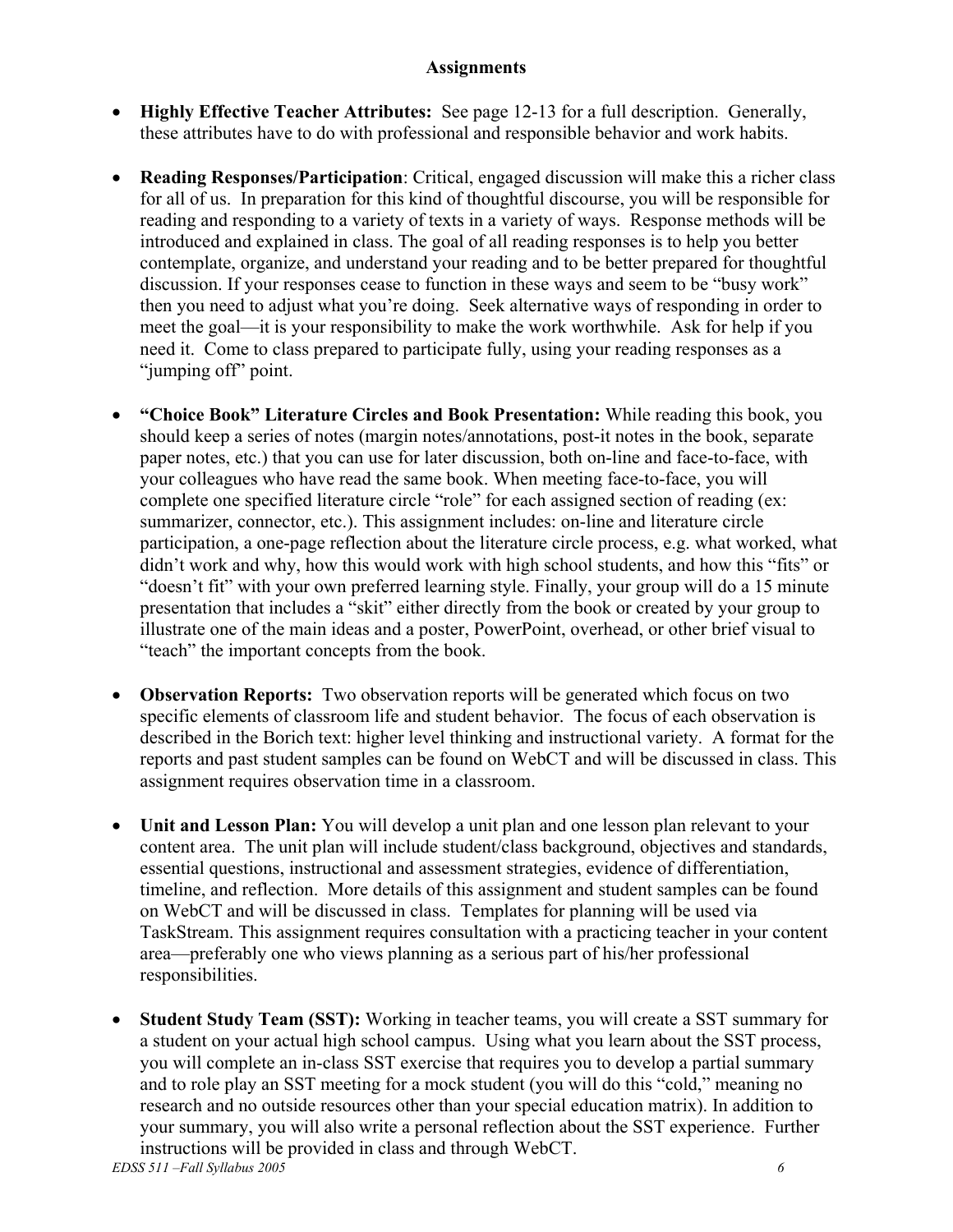- **Special Education Matrix: The Thirteen Disabling Conditions:** Working in small groups/partners, you will create a master chart that includes information about environmental, curricular, instructional, and assessment adaptations and accommodations for students who qualify for special education according to the state and federal criteria under any of the 13 disabling conditions. Further instructions will be provided in class and through WebCT.
- **Responses to TPE's 6c, 6d, and 9:** It is important to recognize that the TPEs are threaded throughout the credential program, as a whole, and are addressed multiple times in each course. Even though we are referencing and seeking to understand many TPEs in this course, you are specifically responsible for writing a response for TPE 6c, 6d, and 9 in the Task Stream Electronic Portfolio.

Each assigned response will relate to course assignments, discussions, and/or readings that provide a deeper understanding of the specified TPE. As you write, the goal is to describe your learning as it relates to the TPE, to analyze artifacts (assignments) and explain how they are evidence of your learning, and to reflect on the significance of your learning (the "so what") and where you need to go next related to the TPE. A four paragraph structure will help you develop your response:

- $\bullet$  1<sup>st</sup> paragraph: Introduction to your response that uses the words of the TPE. DO NOT restate the TPE; instead, introduce your reader to the focus of your response as it relates to the TPE. This is basically an extended thesis statement related to the TPE.
- $2<sup>nd</sup>$  paragraph: Explain how one attached artifact is evidence of your learning related to the TPE. The key here is "evidence." How does this artifact prove that you have learned something specific related to this TPE?
- $\bullet$  3<sup>rd</sup> paragraph: Explain how another attached artifact is evidence of your learning related to the TPE.
- $\bullet$  4<sup>th</sup> paragraph: Reflect upon and summarize the significance of your learning overall (connected to the TPE) and explain what you still need to learn related to this TPE. This addresses the "so what?" of your learning.

Please be succinct in your writing; more is NOT better. State your ideas clearly and keep them grounded in the evidence of your learning as represented by your artifacts. When you submit each TPE response, you will receive feedback from the instructor that asks for revision or says that you are done. You will not get full credit for this assignment if you are asked to revise and you do not. Please continue to check your TaskStream portfolio until the instructor says you are done with each TPE response for the course. More details about using TaskStream will be given in class and can be found on WebCT.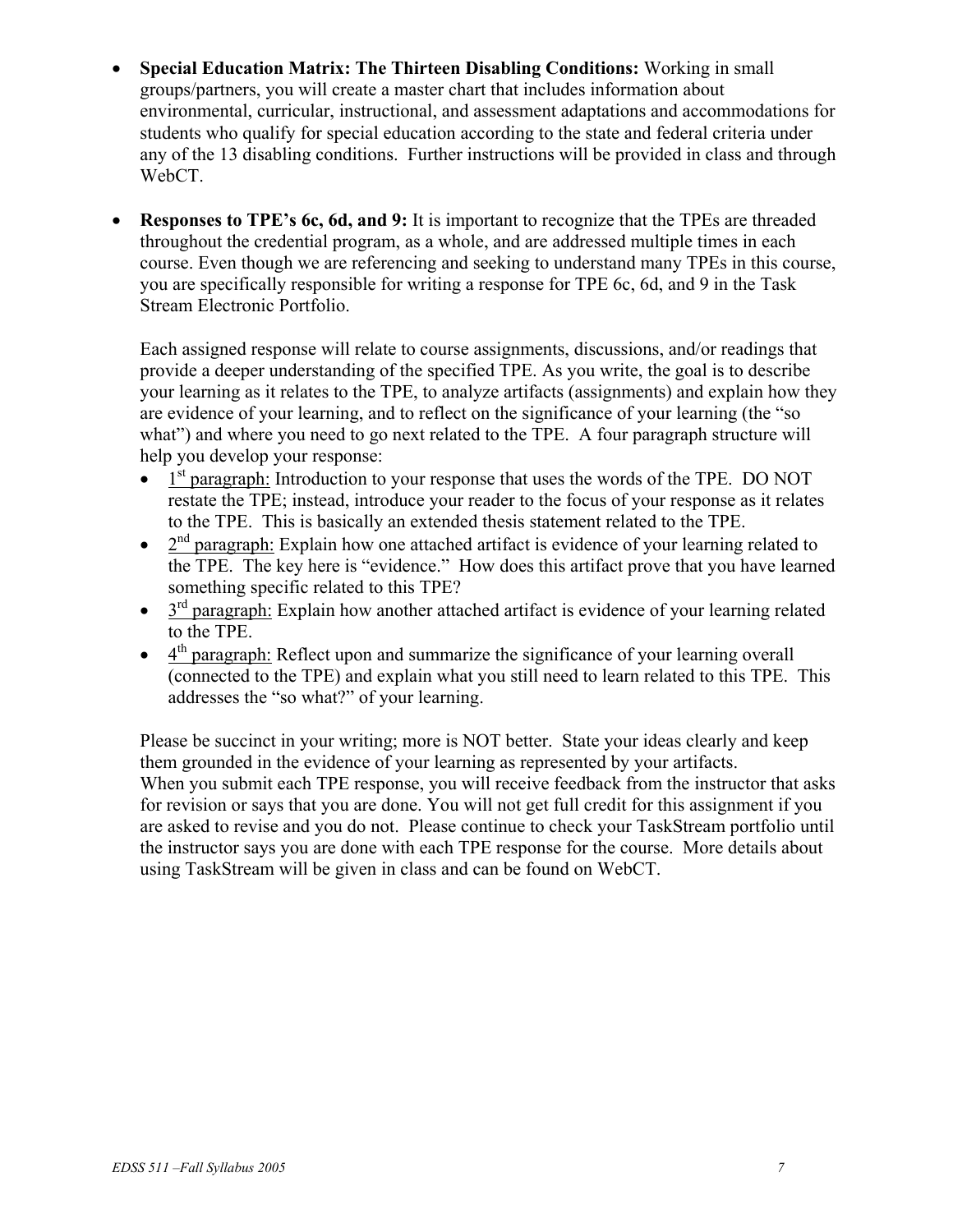| <b>Major Assignment</b>                      | <b>Points</b> | Due                       |  |  |
|----------------------------------------------|---------------|---------------------------|--|--|
|                                              |               |                           |  |  |
| <b>Highly Effective Teacher Attributes</b>   | 5             | Ongoing to end of course  |  |  |
| Reading Responses/Participation              | 10            | See calendar (throughout) |  |  |
| <b>Special Education Matrix</b>              | 10            | $9/18$ posted online      |  |  |
| Observation Report #1: Instructional Variety | 10            | 9/27                      |  |  |
| SST (Student Study Team)                     | 20            | 10/4                      |  |  |
| Observation Report #2: Higher Thought        |               |                           |  |  |
| Processes                                    | 10            | 10/11                     |  |  |
| Choice Book Presentation/reflection          | 5             | 10/11 & 10/18             |  |  |
| TPE responses $(6c, 6d, 9)$                  | 10            | 6d 10/11; 6c & 9 10/18    |  |  |
| Unit and Lesson Plan                         | 20            | 10/18                     |  |  |

### **Recap of Assignment Weights and Due Dates**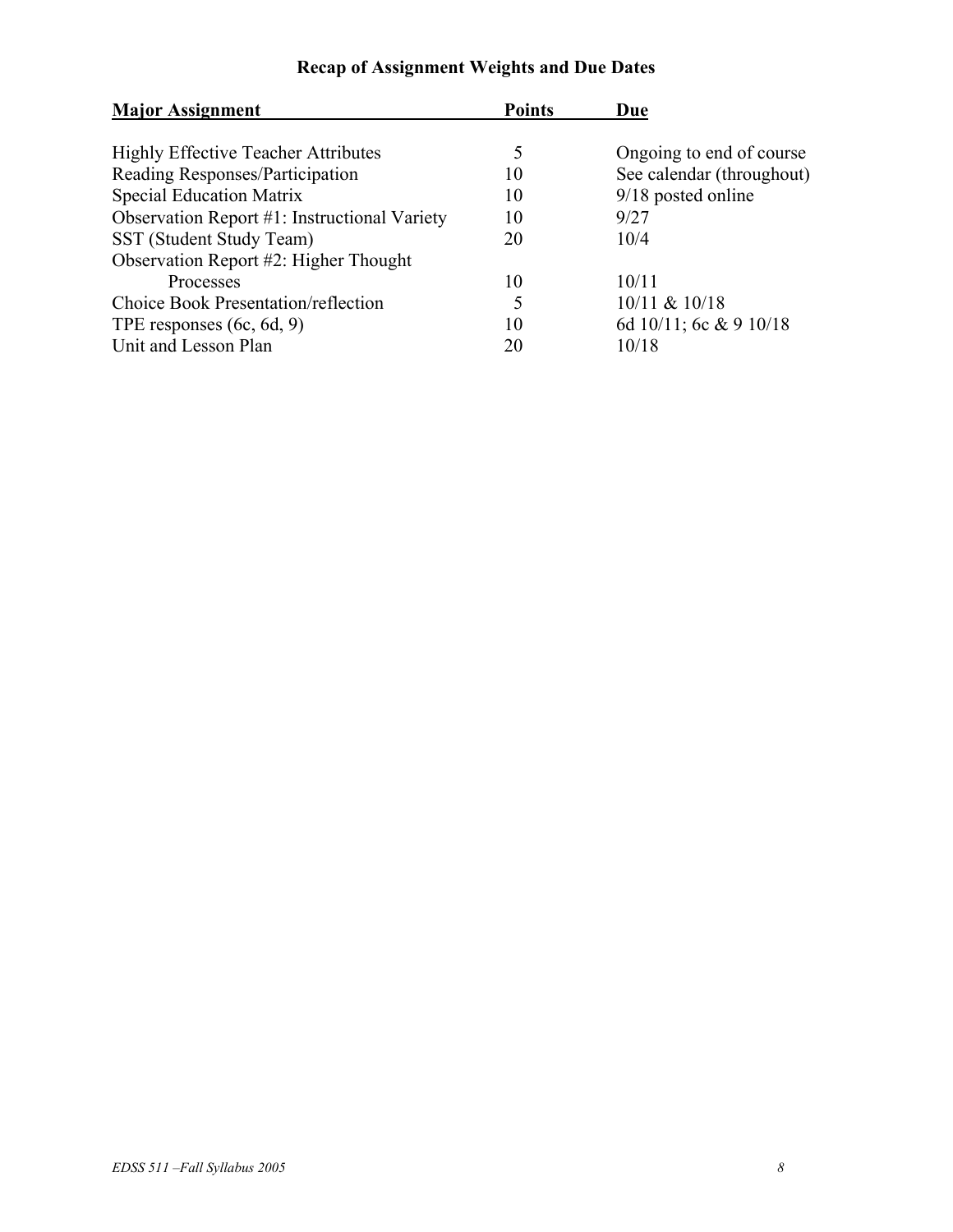## Reader Response Traits

- 
- $\sqrt{4}$  =  $*$  Goes beyond the obvious when exploring or summarizing ideas
	- \* Considers implications
	- \* Gets at "so what?"
	- \* Thinks on the page, trying to figure things out
	- \* Speculates about answers to questions posed in the response
	- \* Shows high quality work that is complete and reflects time, effort, and thought
- $\checkmark$  = \* Thinks about why text or idea is important and attempts to write about it
	- \* May summarize more than really explore implications, but there's some sense of attempting to make some kind of personal or professional connection
	- \* Responds to the ideas in the text
	- \* Shows quality work that is complete and thoughtful
- 3**-** = \* Restates the author
	- \* Doesn't develop own line of thinking
	- \* May have difficulty staying focused on the ideas in the text
	- \* Work is generally incomplete and/or lacks thought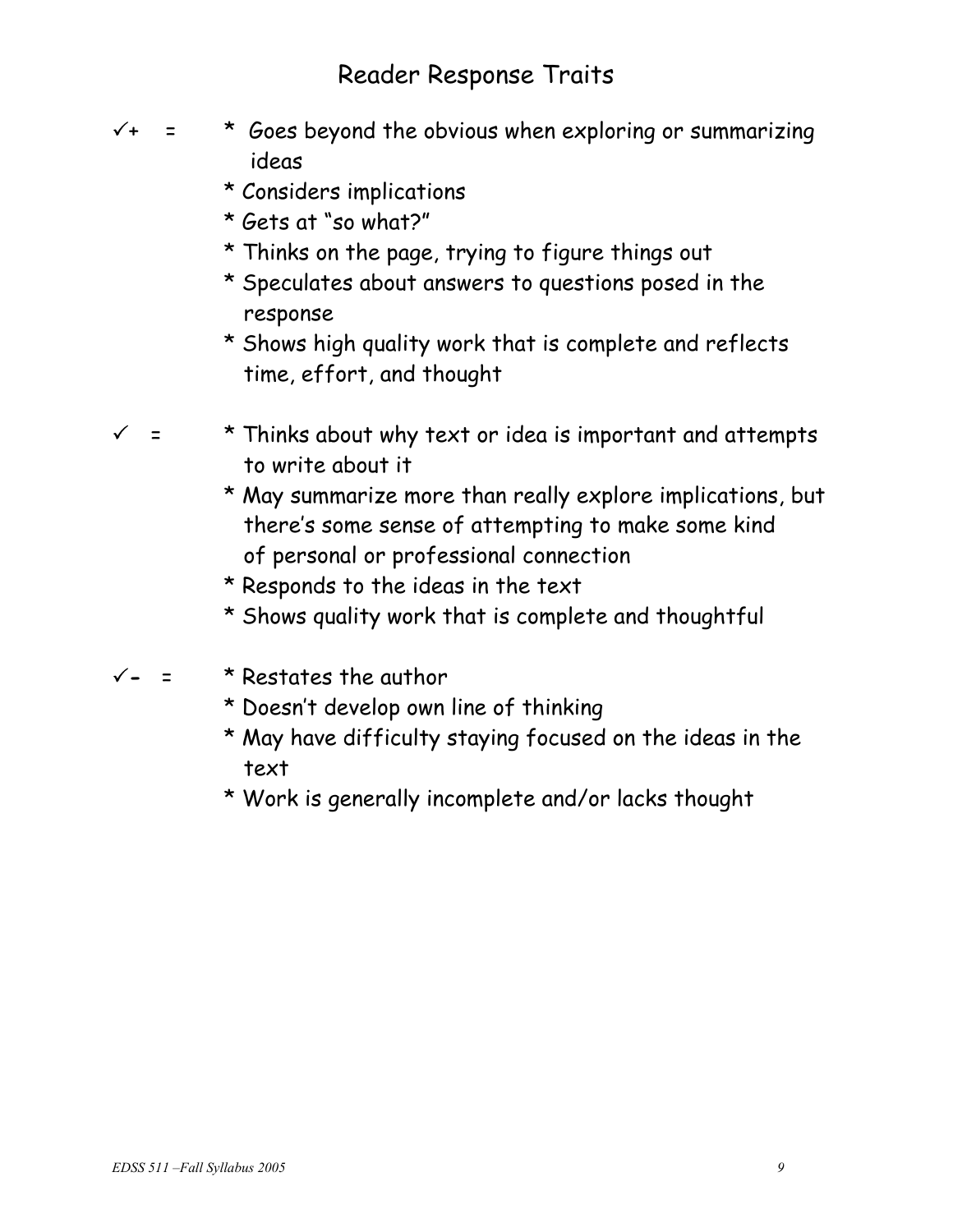#### **Summative Assessment Criteria for EDSS 511**

#### **"A" students:**

- 1. demonstrate serious commitment to their learning, making full use of the learning opportunities available to them and searching out the implications of their learning for future use.
- 2. complete ALL major assignments thoroughly, thoughtfully, and professionally, receiving 90-100% of all possible points.
- 3. make insightful connections between all assignments and their developing overall understanding of teaching and learning; they continually question and examine assumptions in a genuine spirit of inquiry.
- 4. show high level achievement of or progress toward course goals and TPEs.
- 5. always collaborate with their colleagues in professional and productive ways, working with integrity to enhance each participant's learning .
- 6. consistently complete all class preparation work and are ready to engage in thoughtful and informed discourse.
- 7. demonstrate responsibility to meeting attendance requirements (see syllabus).

#### **"B" students:**

- 1. comply with the course requirements and expectations.
- 2. complete ALL major assignments, usually thoroughly, thoughtfully, and professionally, receiving 80- 89% of all possible points.
- 3. usually connect assignments to their developing overall understanding of teaching and learning; may be satisfied with "accepting" their learning as it's "received" without examining, very deeply, their and others' assumptions or seeking a deeper understanding of the implications.
- 4. show reasonable achievement of or progress toward course goals and TPEs.
- 5. generally collaborate with their colleagues in professional and productive ways, enhancing each participant's learning.
- 6. complete most class preparation work and are usually ready to engage in thoughtful and informed discourse
- 7. demonstrate responsibility to meeting the attendance requirements (see syllabus).

#### **"C" students:**

- 1. demonstrate an inconsistent level of compliance to course requirements and expectations.
- 2. attempt all assignments but with limited thoroughness, thoughtfulness, and/or professionalism, receiving 1.5 – 2.5 average on all assignments, OR fail to complete one major assignment. Total points are 70-79%.
- 3. make limited connections between assignments and their developing overall understanding of teaching and learning; may not be open to examining assumptions or implications.
- 4. attempt but show limited progress in achieving course goals and TPEs.
- 5. collaborate with their colleagues in ways that are not always professional or productive; participant's may be distracted from learning.
- 6. complete some class preparation work and are generally under-prepared to engage in thoughtful or informed discourse.
- 7. meet the minimum attendance requirements (see syllabus).

**"D" or "F" students** fail to meet the minimum requirements of a "C." The specific grade will be determined based on rate of assignment completion, attendance, etc.

#### **GRADING NOTES**

 $\triangleright$  Students falling in between grade levels will earn a + or – at the instructor's discretion, depending on where they meet the criteria most fully.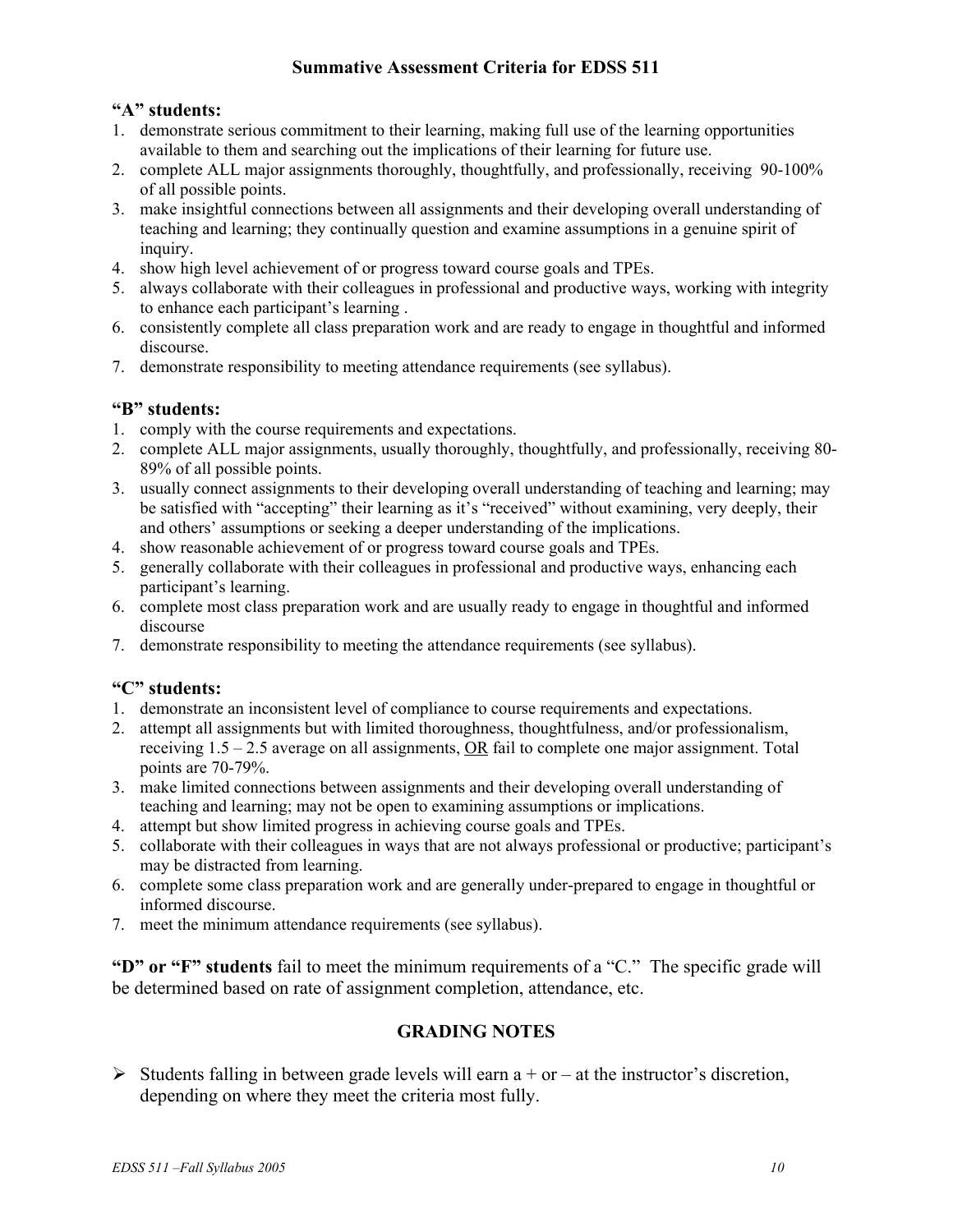$\triangleright$  In order to receive a California State Teaching Credential, you must maintain a B average in your College of Education classes and receive no lower than a C+ in any one course. A grade lower than a C+ indicates serious concern about a student's readiness for a teaching credential—significant concerns exist about his/her quality of learning, quality of work, etc. If you are concerned about meeting this requirement at any time, you should talk with your instructor immediately.

**Note:** Teacher education is a professional preparation program. Students will be expected to adhere to standards of dependability, academic honesty and integrity, confidentiality, and writing achievement. Because it is important for teachers to be able to effectively communicate their ideas to students, colleagues, parents, and administrators, writing that is original, clear and error-free is a priority in the College of Education.

All ideas/material that are borrowed from other sources must have appropriate references to the original sources. Any quoted material should give credit to the source and be punctuated with quotation marks.

#### **Attendance**

**COE Policy:** Due to the dynamic and interactive nature of courses in the CoE, all students are expected to attend all classes and participate actively. At a minimum, students must attend more than 80% of class time, or s/he may not receive a passing grade for the course at the discretion of the instructor.

**Instructor Application of the Policy:** If two class sessions are missed, or if the student is late (or leaves early) more than three sessions, s/he cannot receive a grade of "A". If three class sessions are missed, the highest possible grade that can be earned is a "C+". **NOTE: Each block class meeting is equivalent to two class sessions.** If extenuating circumstances occur, the student should contact the instructor as soon as possible to make appropriate arrangements.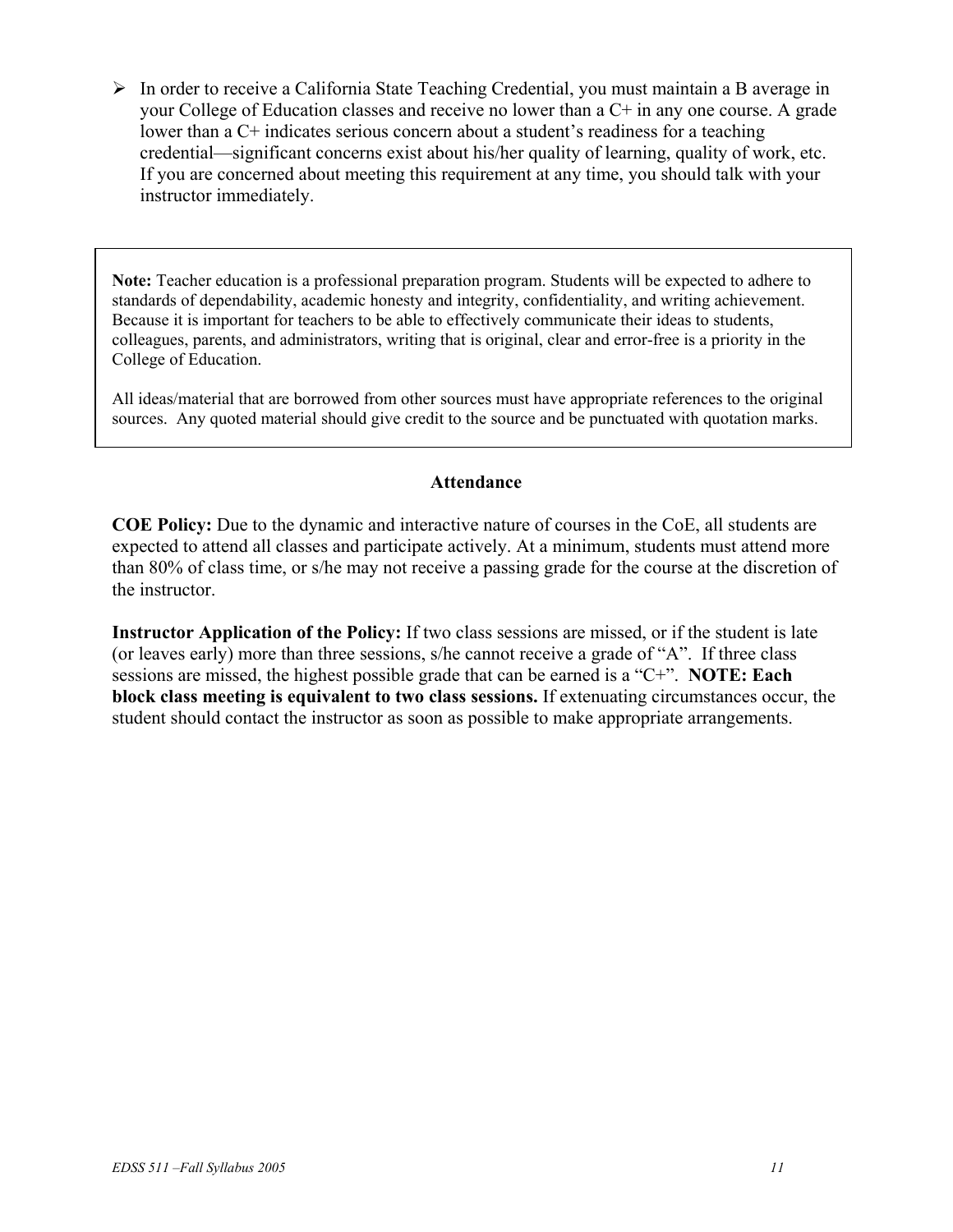#### *The Maintenance and Development of Positive Teacher Behaviors in the College of Education Courses*  (These are the AFFECTIVE objectives for our single subject courses.)

#### **Purpose/Rationale**

A variety of practitioner and university research suggests the importance of linking affective objectives (feelings, attitudes, values, and social behaviors) to all cognitive objectives (mental operations, content knowledge) in all subject areas (Roberts and Kellough, 2000). Krathwohl, Bloom and Masia (1964) developed a useful taxonomy for teachers to use in defining and implementing affective objectives. These student behaviors are hierarchical from least internalized to most internalized: 1) receiving; 2) responding; 3) valuing; 4) organizing; 5) internalizing and acting. There is a correlation between students' academic success and the degree to which teachers incorporate these affective objectives (Roberts and Kellough, 2000; Baldwin, Keating and Bachman, 2003).

In order for teachers to facilitate and integrate these affective expectations into their own teaching, it is essential that they demonstrate corresponding personal attributes (characteristics, qualities) in their own learning. In light of this, it is critical for pre-service teachers to be given an overall dispositional model (a range of these personal attributes) that can be used by them, as future teachers, and that illustrates the importance of and encourages the practice of these attributes. This dispositional model generally reflects the high expectations of quality teaching such as enthusiasm, positive attitudes, positive interactions and supportive interpersonal relationships within the teaching environment. In summary, there is a general consensus within the educational community that these attributes are considered highly desirable professional qualities in teachers (with an obvious range of individual manifestations) that will assist in promoting successful teaching and learning outcomes (Stone, 2002; McEwan, 2002; Dewey, 1910).

#### **Scoring Criteria**

Each of these seven attributes will be scored on a 4-point scale in terms of level of accomplishment. Reflective and "supported" assessment is the goal; you will be asked for evidence in support of your scores. "Perfection" (all 4's) is NOT the goal. While these attributes define professional and collegial behavior to which we expect all teacher candidates (and students) to aspire, it is recognized that individuals will have areas in need of improvement (we are, after all, human!). Earning full credit for this "assignment" (at the end of the course) is predicated on your ability to provide **evidence** of your assessments and your ability to **work conscientiously toward increased accomplishment**. This is what reflective practitioners do: monitor and self-evaluate their own performances as well as that of their students. Peer input, self-evaluation, and intermediate conferences during your EDSS courses will assist in formative assessments.

**Exceeds expectations (4):** Teacher candidate demonstrates an especially high level of functioning with respect to this attribute (no sub par examples).

- **Meets expectations (3):** Teacher candidate demonstrates an acceptable level of functioning with respect to this attribute (some qualities may be high while others are more limited; while there is room for continued growth, this candidate is generally solid; no concerns exist).
- **Below expectations (2)**: Teacher candidate demonstrates inconsistent levels of functioning with respect to this attribute; the candidate is on his/her way to meeting expectations, but needs time or a conscientious focus on this attribute in order to do so (numerous limitations or examples noted).
- **Well below expectations (1)**: Teacher candidate demonstrates a low level of functioning with respect to this attribute (serious overall limitations noted in this area).

*EDSS 511 –Fall Syllabus 2005 12*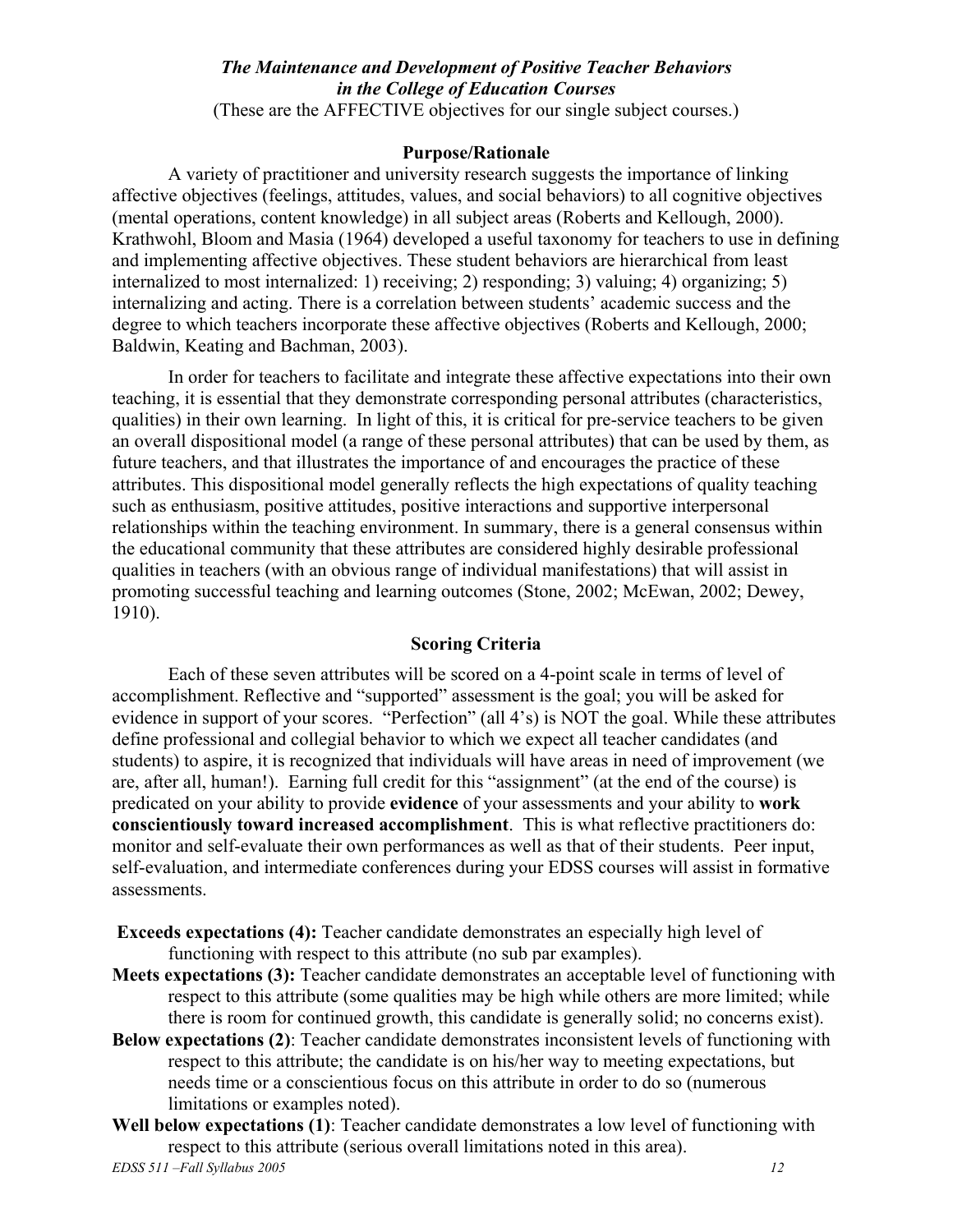#### **Generally Accepted Attributes of Highly Effective Teachers (as seen in pre-service programs)**

(Roberts and Kellough, 2000; Stone, 2002; McEwan, 2002; Baldwin, Keating and Bachman, 2003; Johnson and Johnson, 1994; COE Mission Statement, 1997)

The following will be used as a guideline to assess the level of attainment (and progress) in demonstrating these attributes.

- 1) **General classroom attendance, promptness, and participation:** is on time, respects time boundaries (breaks, etc.), regularly attends class, and actively participates.
- 2) **Attention to classroom discussion protocols** (per Epstein's Five Stage Rocket)**:** respects time limitations, recognizes and respects the perspectives of fellow classmates, gives wait time, listens actively, uses non-interruptive skills, mediates disagreements by working to understand others' perspectives and finding common ground, genuinely encourages all to participate.
- 3) **Social and cooperative skills (as illustrated in cooperative projects)**: assumes responsibility of one's roles, is open to consensus and mediation, effectively communicates ideas, attends group meetings, is dependable, respects others' ideas, expects quality work from self and colleagues, manages time effectively, uses organizational skills and leadership skills, is assertive but not aggressive, uses reflection as a means of evaluation, motivates and offers positive reinforcement to others.
- 4) **Attention to assignments:** meets time deadlines, produces quality products, responds cooperatively to constructive criticism, uses rubrics or other stipulated criteria to shape an assignment, prioritizes tasks and performs/supervises several tasks at once.
- 5) **General classroom demeanor:** is professional, creative, kind, sensitive, respectful, has a sense of humor, is supportive of fellow classmates and instructors; recognizes others' perspectives as valid and works to include all "voices" in the classroom; is aware of and responsive to issues and behaviors that might marginalize colleagues in the classroom.
- 6) **Flexibility:** is responsive when reasonable adjustments to the syllabus, curriculum, schedule, and school site assignments become necessary (common to the educational arena); can work through frustrations by problem-solving with others and not letting emotional responses dominate or impair thinking; "bounces" back easily; can work calmly under stress.
- 7) **Openness to and enthusiasm for learning:** can engage with a variety of educational ideas with an open mind and a sense of exploration; demonstrates passion for and metacognition of learning across the curriculum and within discipline areas; takes advantage of learning opportunities and seeks out additional opportunities for learning.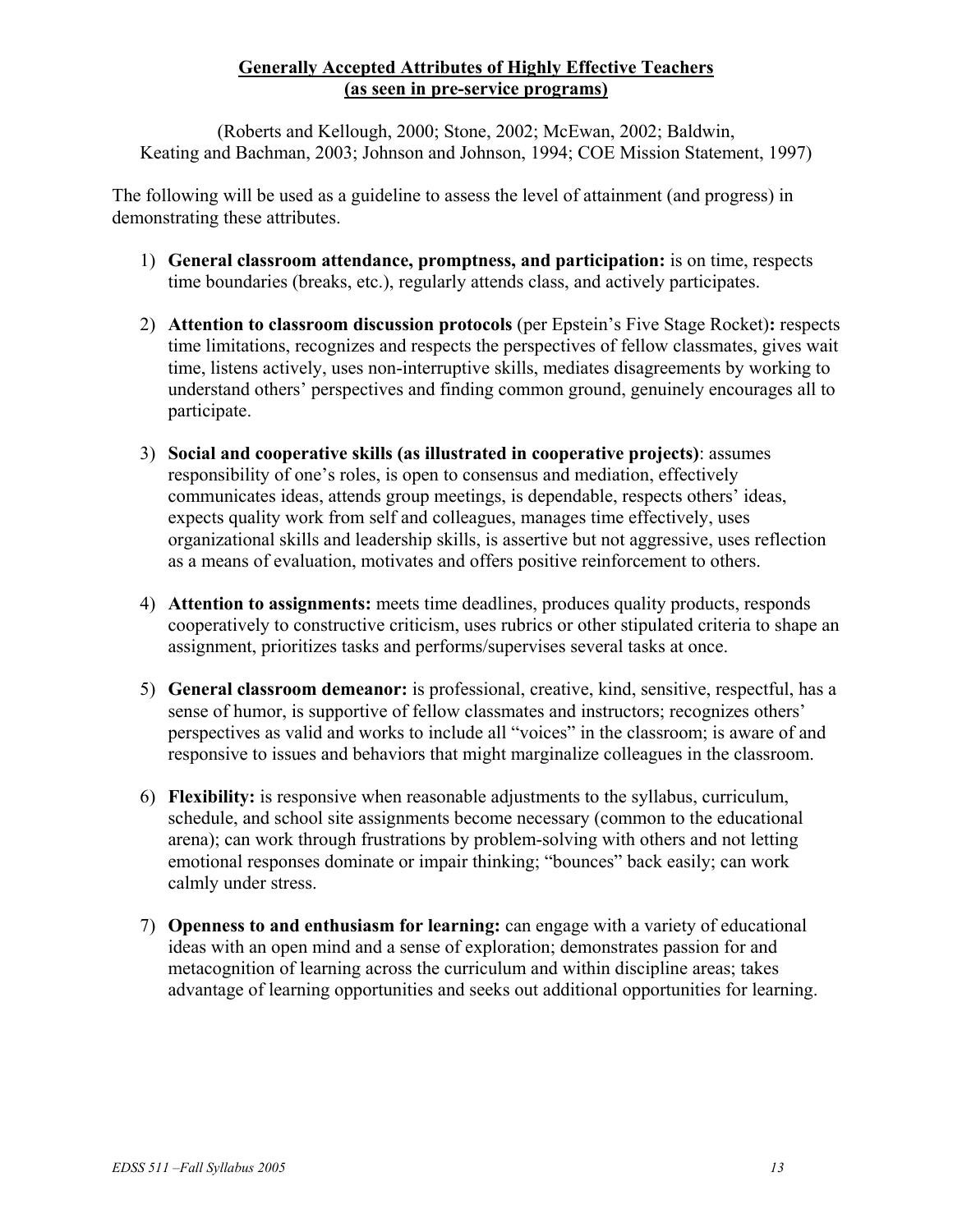#### **Evidence of Effective Teacher Attributes**

| Student: | Fall 2005 |
|----------|-----------|
|----------|-----------|

- 1) **General classroom attendance, promptness, and participation:**
- is on time, respects time boundaries (breaks, etc.), regularly attends class
- actively participates

| <b>RATING: Beg. Semester:</b> | <b>Mid Semester:</b> | <b>End Semester:</b> |
|-------------------------------|----------------------|----------------------|
| <b>COURSE EVIDENCE:</b>       |                      |                      |

#### 2) **Attention to classroom discussion protocols:**

- respects time limitations
- recognizes and respects the perspectives of fellow classmates
- gives wait time
- listens actively
- uses non-interruptive skills
- mediates disagreements by working to understand others' perspectives and finding common ground
- genuinely encourages all to participate.

| <b>RATING: Beg. Semester:</b> | <b>Mid Semester:</b> | <b>End Semester:</b> |
|-------------------------------|----------------------|----------------------|
| <b>COURSE EVIDENCE:</b>       |                      |                      |

- 3) **Social and cooperative skills (as illustrated in cooperative projects)**:
- assumes responsibility of one's roles
- is open to consensus and mediation
- effectively communicates ideas
- attends group meetings
- is dependable
- respects others' ideas
- expects quality work from self and colleagues
- manages time effectively
- uses organizational skills and leadership skills
- is assertive but not aggressive
- uses reflection as a means of evaluation
- motivates and offers positive reinforcement to others

| <b>RATING: Beg. Semester:</b> | <b>Mid Semester:</b> | <b>End Semester:</b> |
|-------------------------------|----------------------|----------------------|
| <b>COURSE EVIDENCE:</b>       |                      |                      |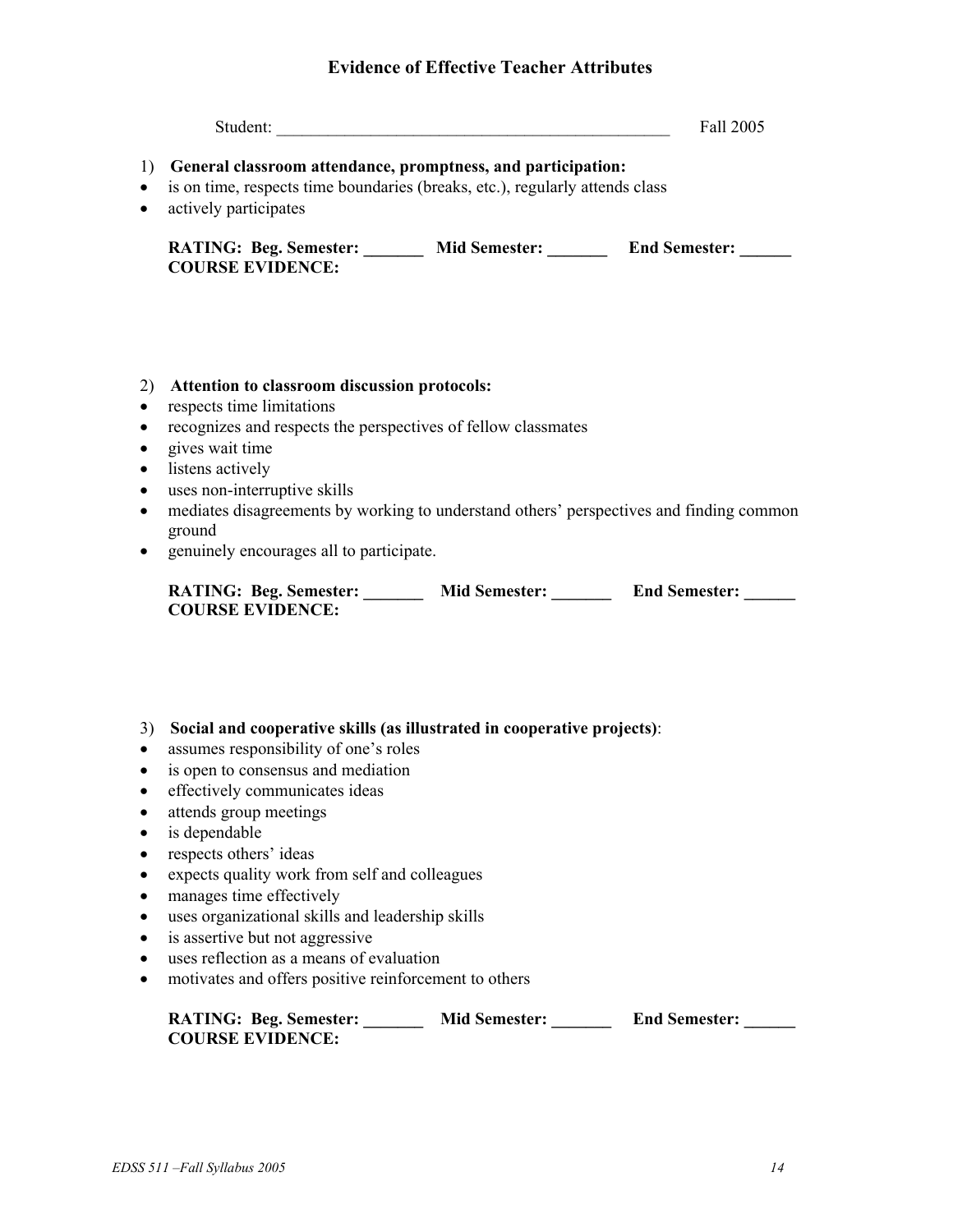#### 4) **Attention to assignments:**

- meets time deadlines,
- produces quality products
- responds cooperatively to constructive criticism
- uses rubrics or other stipulated criteria to shape an assignment
- prioritizes tasks and performs/supervises several tasks at once.

| <b>RATING: Beg. Semester:</b> | <b>Mid Semester:</b> | <b>End Semester:</b> |
|-------------------------------|----------------------|----------------------|
| <b>COURSE EVIDENCE:</b>       |                      |                      |

#### 5) **General classroom demeanor:**

- is professional, creative, kind, sensitive, respectful, has a sense of humor
- is supportive of fellow classmates and instructors
- recognizes others' perspectives as valid and works to include all "voices" in the classroom
- is aware of and responsive to issues and behaviors that might marginalize colleagues in the classroom

| <b>RATING: Beg. Semester:</b> | <b>Mid Semester:</b> | <b>End Semester:</b> |
|-------------------------------|----------------------|----------------------|
| <b>COURSE EVIDENCE:</b>       |                      |                      |

#### 6) **Flexibility:**

- is responsive when reasonable adjustments to the syllabus, curriculum, schedule, and school site assignments become necessary (common to the educational arena)
- can work through frustrations by problem-solving with others and not letting emotional responses dominate or impair thinking
- "bounces" back easily
- can work calmly under stress

| <b>RATING: Beg. Semester:</b> | <b>Mid Semester:</b> | <b>End Semester:</b> |
|-------------------------------|----------------------|----------------------|
| <b>COURSE EVIDENCE:</b>       |                      |                      |

#### 7) **Openness to and enthusiasm for learning:**

- can engage with a variety of educational ideas with an open mind and a sense of exploration
- demonstrates passion for and metacognition of learning across the curriculum and within discipline areas
- takes advantage of learning opportunities and seeks out additional opportunities for learning

**RATING: Beg. Semester:** Mid Semester: End Semester: **COURSE EVIDENCE:**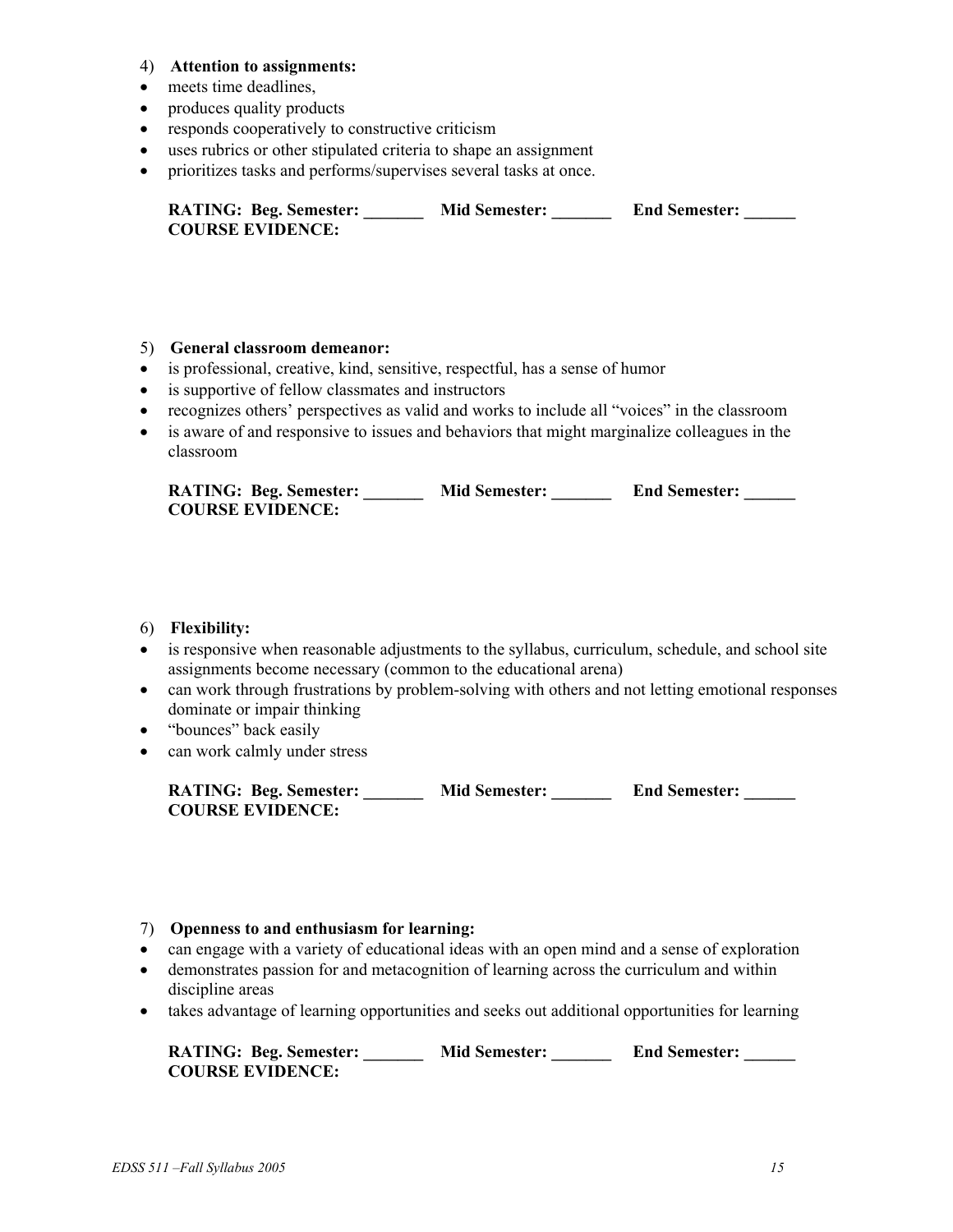### **Tentative Calendar (Subject to Change)**

| Session &<br><b>Date</b> | <b>Topics</b>                                                                                                                                                                                                                                                                                                                                                                                                                     | <b>Readings Due</b><br>(on date listed)                                                                                                                                | <b>Assignments Due</b><br>(on date listed)                                                                                                                                                                                                                                                                                                                                                                                           |
|--------------------------|-----------------------------------------------------------------------------------------------------------------------------------------------------------------------------------------------------------------------------------------------------------------------------------------------------------------------------------------------------------------------------------------------------------------------------------|------------------------------------------------------------------------------------------------------------------------------------------------------------------------|--------------------------------------------------------------------------------------------------------------------------------------------------------------------------------------------------------------------------------------------------------------------------------------------------------------------------------------------------------------------------------------------------------------------------------------|
| Prior to<br>Class        |                                                                                                                                                                                                                                                                                                                                                                                                                                   | If you didn't read the<br>٠<br>Villa/Thousand text<br>during EDUC 350, you<br>should read it to<br>provide context for our<br>discussion about<br>inclusive education. | Be sure university computer<br>account is activated.                                                                                                                                                                                                                                                                                                                                                                                 |
| #1 & 2<br>Tues., 8/30    | Purpose,<br>perceptions, and<br>philosophy of<br>teaching<br>Syllabus review $\&$<br>choice book talks &<br>selection<br>Literature circles<br>meet and plan<br>Democratic and<br>inclusive<br>classrooms: building<br>an environment to<br>nurture the circle of<br>courage and respect<br>adolescent<br>development<br>Computer lab:<br>Professional<br>ethics/legal<br>responsibilities<br>Overview of WebCT<br>and TaskStream | Course syllabus<br>٠<br>downloaded, read, and<br>printed (from COE<br>webpage or WebCT)<br>Baldwin/Keating: Ch 1,<br>٠<br>section $3(16-24)$                           | Bring any syllabus questions<br>you have to class.<br>Bring all course texts to class<br>$\bullet$<br>(except choice books).<br>Download, print, and bring to<br>٠<br>class the article "Courage for<br>the Discouraged" on WebCT<br>under "Class Notes."<br>Note: find your previously<br>written philosophy of teaching<br>or belief statements from<br>EDUC 350 or equivalent. Keep<br>in your notebook until later in<br>course. |
| #3 & 4<br>Tues., 9/6     | Choice book<br>literature circles<br>meet<br>Democratic<br>classrooms and<br>adolescent<br>development (cont.)                                                                                                                                                                                                                                                                                                                    | Choice book reading<br>(per group's reading<br>plan)<br>Baldwin/Keating: Ch 8<br>Baldwin/Keating: Ch<br>2, sections $3 & 4 (40 -$<br>47)                               | <i>Reader response</i> #1: Choice<br>٠<br><b>book</b> literature circle role (per<br>group's reading plan)<br><b>Reader response #2:</b><br>٠<br><b>Baldwin/Keating Ch 8:</b><br>Respond to the four bulleted<br>questions in "Putting It Into                                                                                                                                                                                       |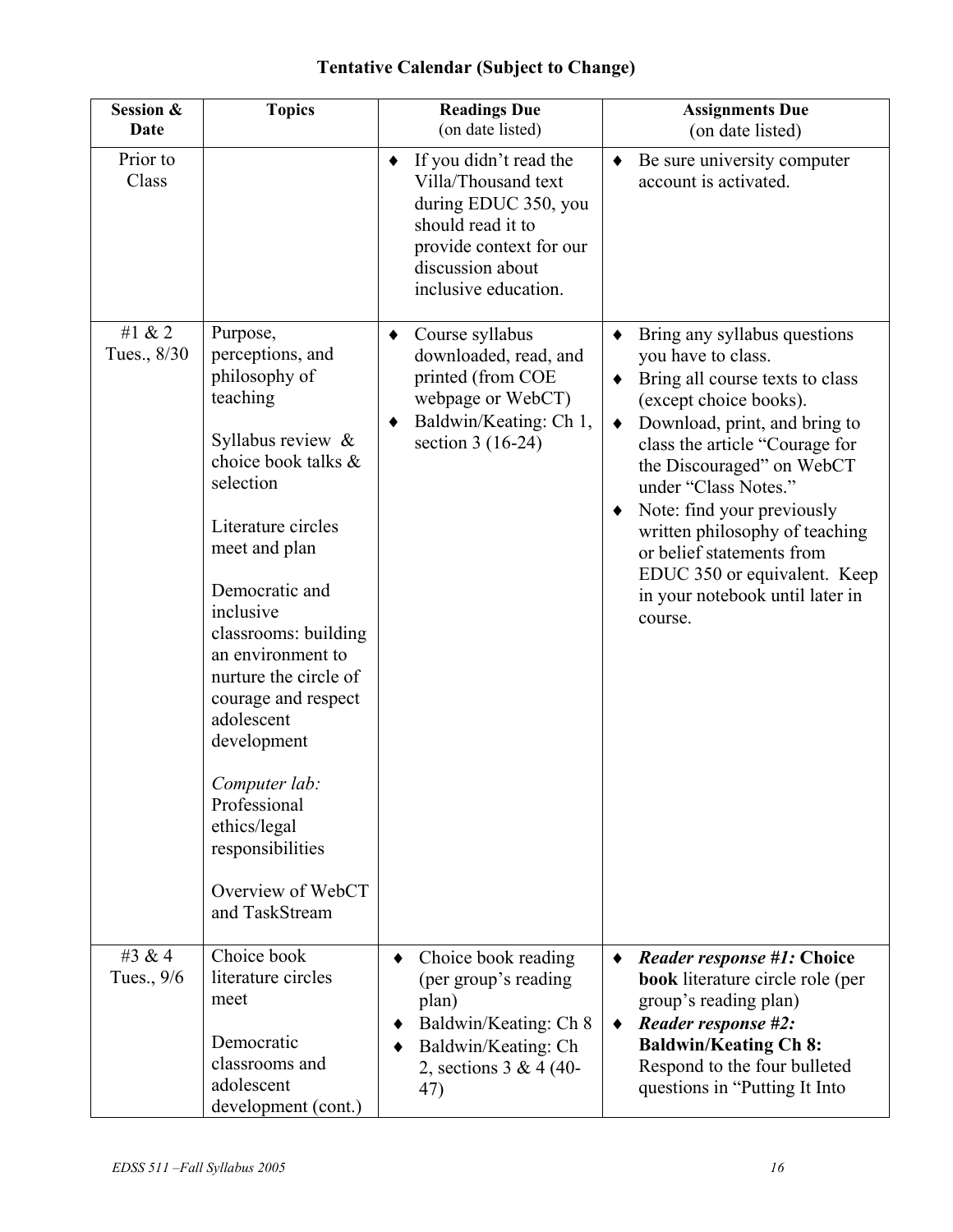|                       | Model Borich<br>observation report<br>Introduce learning<br>and learning theories                                                                                                                                              | Borich: Ch. 7:<br>$\bullet$<br>"Looking for Lesson<br>Clarity"<br>Download, print, read,<br>and bring in the<br><b>Observation Report</b><br>assignment from<br>WebCT.                                                                                                                                                                                              | Practice: Activity 8.2" on page<br>191.<br>Reader response #3:<br><b>Baldwin/Keating Ch 2,</b><br>sections $3 \& 4$ : As you work to<br>create an inclusive, democratic<br>classroom, what are the<br>implications of the biological,<br>psychological, social, and<br>ethical development of<br>adolescents for you as a<br>teacher?<br>For Borich reading: Identify<br>questions you want to ask about<br>the chapter. Spend time<br>looking at the various<br>instruments for monitoring<br>elements of lesson clarity; you<br>will be asked to use one in class<br>during a practice observation.                                                                                                                          |
|-----------------------|--------------------------------------------------------------------------------------------------------------------------------------------------------------------------------------------------------------------------------|---------------------------------------------------------------------------------------------------------------------------------------------------------------------------------------------------------------------------------------------------------------------------------------------------------------------------------------------------------------------|--------------------------------------------------------------------------------------------------------------------------------------------------------------------------------------------------------------------------------------------------------------------------------------------------------------------------------------------------------------------------------------------------------------------------------------------------------------------------------------------------------------------------------------------------------------------------------------------------------------------------------------------------------------------------------------------------------------------------------|
| #5 & 6<br>Tues., 9/13 | Choice book<br>literature circles<br>meet<br>Learning and<br>learning theories<br>(cont.)<br>Computer Lab:<br>Learning for the<br>typical "atypical"<br>student<br>Special education<br>matrix: the 13<br>disabling conditions | Choice book reading<br>٠<br>(per group's reading<br>plan)<br>Baldwin/Keating: Ch<br>2, sections $1 & 2$<br>Bigelow: 126-128,<br>134-135 and 178-181<br>Choate: Ch. 2<br>Villa/Thousand: Ch.1<br>and 3, including the<br>"Voices" sections<br>Download, print, read,<br>and bring in the Special<br><b>Education Matrix</b><br>assignment description<br>from WebCT. | <i>Reader response</i> #4: Choice<br>٠<br>book literature circle role (per<br>group's reading plan)<br>For Baldwin/Keating reading:<br>٠<br>add to your ideas already<br>generated in class as you read<br>sections 1 & 2<br>For Bigelow reading: Make<br>٠<br>margin notes/annotations<br>(written in book or on post-its)<br>for all articles.<br><i>Reader response</i> #5: Respond<br>to this prompt: What are your<br>fears and concerns regarding<br>teaching any of the student<br>populations described in the<br><b>Choate and Villa/Thousand</b><br>readings? Be prepared to<br>discuss and brainstorm<br>strategies.<br><b>Start Instructional Variety</b><br>٠<br>Observation (from Borich, ch.<br>$8$ –due $9/27$ |
| By Sunday,<br>9/18    | binder/folder.                                                                                                                                                                                                                 |                                                                                                                                                                                                                                                                                                                                                                     | Complete your section of the special education matrix and post it to the appropriate<br>discussion board (as an attachment) on WebCT. Your colleagues will be depending<br>on you to have your section posted on time so they can complete their resource                                                                                                                                                                                                                                                                                                                                                                                                                                                                      |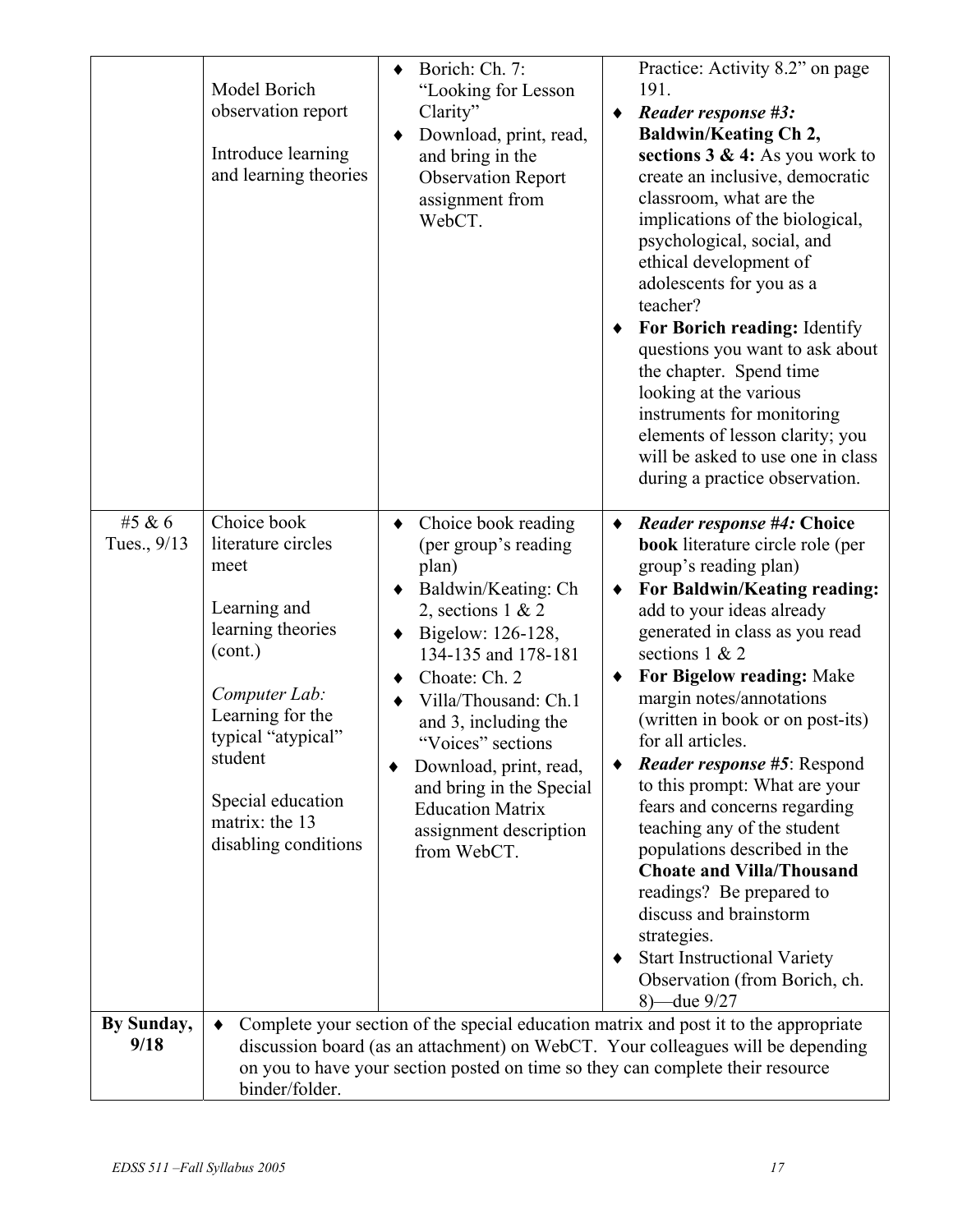| #7 & 8<br>Tues., 9/20<br>#9 & 10 | Matrix revisited<br><b>Introduce SSTs</b><br>Planning for<br>instruction: the big<br>picture<br>Choice book | Download, print, read,<br>٠<br>and bring in the SST<br>assignment description<br>from WebCT.<br>Download, review, and<br>٠<br>bring your content<br>area's frameworks or<br>standards—grades 6-12<br>(available at<br>www.cde.ca.gov)<br>Baldwin/Keating: ch. 3<br>٠<br>Download, read, and<br>٠<br>bring in the unit plan<br>assignment from<br>WebCT | ٠<br>٠<br>٠<br>٠ | Bring in your complete hard<br>copy of the full special<br>education matrix in a<br>binder/folder. To do this, you<br>will have to download and print<br>each of your colleagues'<br>sections of the matrix from the<br>WebCT discussion board.<br>For your content standards:<br>choose one grade level or<br>concept strand. As you review<br>that section of the standards,<br>highlight those areas you think<br>are most essential for students<br>to learn (this is a prioritizing<br>task). Be ready to discuss with<br>your other content-area<br>colleagues.<br>Reader Response #6: Use<br>figure 5.3 in Baldwin/Keating<br>(page 125) to gather<br>information from your CT (or<br>other teacher in your content<br>area) about course goals,<br>sequence of units for the year,<br>and unit objectives for one unit.<br>Develop a "profile" of your<br>student teaching class. Consider<br>whole class strengths,<br>challenges, range of learning<br>modalities and intelligences as<br>well as individuals' needs,<br>strengths, etc. Find out if any<br>of the students have IEPs or 504<br>plans. If so, identify the<br>accommodations specified for<br>the general education class.<br>You can get this information<br>through your observations and<br>through conversation with your<br>CT. *This can be a simple<br>bulleted list; it is not a narrative<br>accounting. |
|----------------------------------|-------------------------------------------------------------------------------------------------------------|--------------------------------------------------------------------------------------------------------------------------------------------------------------------------------------------------------------------------------------------------------------------------------------------------------------------------------------------------------|------------------|---------------------------------------------------------------------------------------------------------------------------------------------------------------------------------------------------------------------------------------------------------------------------------------------------------------------------------------------------------------------------------------------------------------------------------------------------------------------------------------------------------------------------------------------------------------------------------------------------------------------------------------------------------------------------------------------------------------------------------------------------------------------------------------------------------------------------------------------------------------------------------------------------------------------------------------------------------------------------------------------------------------------------------------------------------------------------------------------------------------------------------------------------------------------------------------------------------------------------------------------------------------------------------------------------------------------------------------------------------------------------------------------|
| Tues., 9/27                      | literature circles<br>meet<br>Planning and                                                                  | Choice book reading<br>٠<br>(per group's reading<br>plan)<br>Borich: Ch. 8<br>"Instructional Variety"                                                                                                                                                                                                                                                  | ٠                | <i>Reader response</i> #7: Choice<br><b>book</b> literature circle role (per<br>group's reading plan)<br>Observation report for<br>instructional variety due.                                                                                                                                                                                                                                                                                                                                                                                                                                                                                                                                                                                                                                                                                                                                                                                                                                                                                                                                                                                                                                                                                                                                                                                                                               |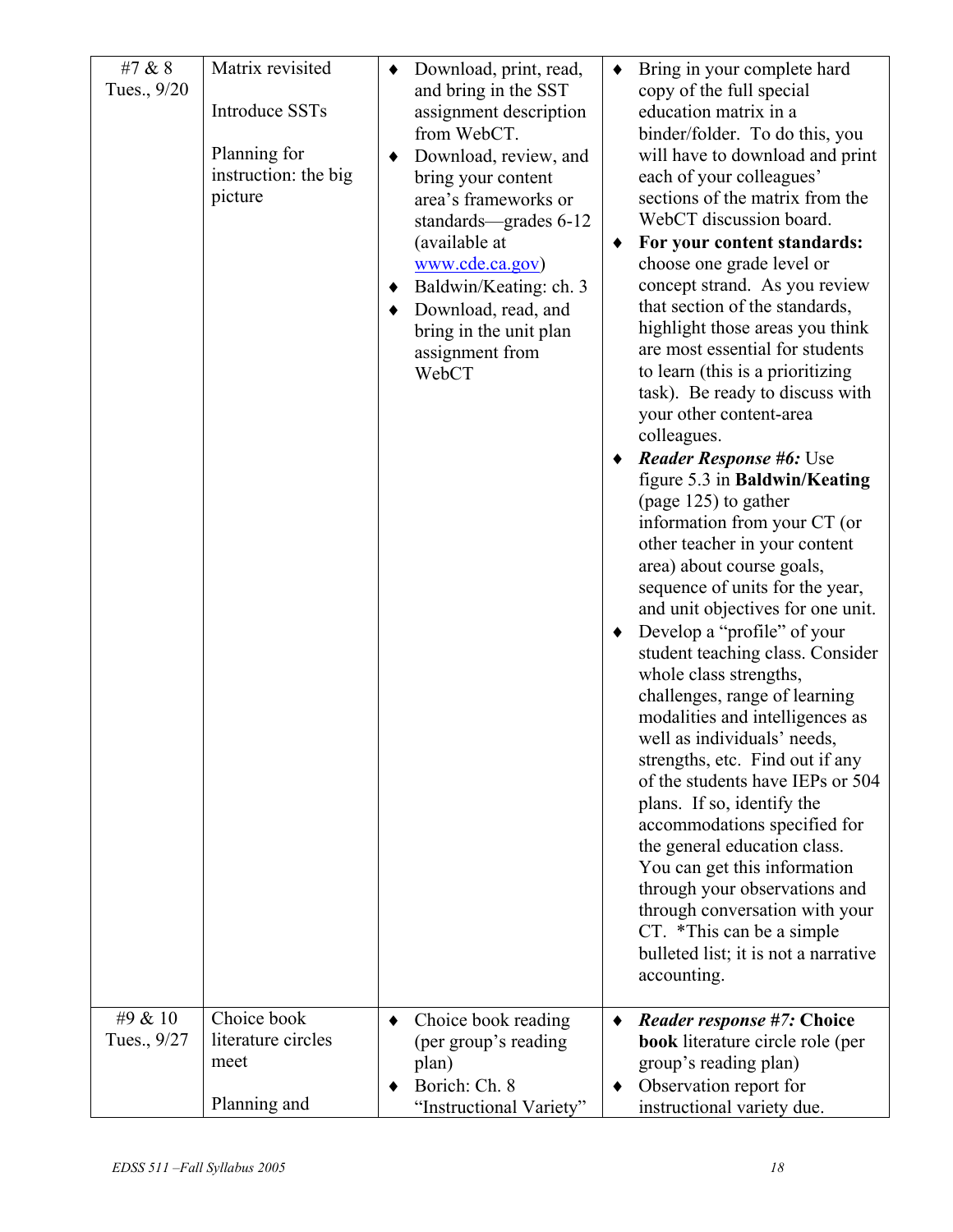|                         | instructional<br>strategies<br>Computer Lab:<br>Planning workshop<br>Introduction to<br>differentiating<br>instruction | (should have read this<br>much earlier in order to<br>complete your<br>observation report)<br>Baldwin/Keating Ch 4<br>٠<br>and 5<br>Choate Ch <sub>3</sub><br>٠<br>Search for resources for<br>٠<br>your thematic unit. Use<br>textbooks, internet<br>sites, WebQuest,<br>teachers, and other<br>resources. | $\bullet$<br>٠<br>٠<br>٠ | Reader response #8:<br><b>Baldwin/Keating 4: Create a</b><br>two-column graphic organizer<br>with one column labeled<br>"Student-centered activities"<br>and the other labeled "Teacher-<br>centered activities." While you<br>read, make a list of strategies in<br>each column and include a 3-6<br>word description of each<br>strategy to help you remember<br>what it is. Put a star next to<br>those strategies you particularly<br>want to use in your planning<br>because they are especially<br>effective in your discipline. Put<br>a ? next to those strategies you<br>want to discuss with someone<br>else for greater clarity. AT<br><b>THE END OF YOUR</b><br><b>ORGANIZER/LIST WRITE:</b><br>In your own words, a<br>summary of what it means to<br>"differentiate instruction"<br>(based on Choate Ch 3).<br>Prior to coming to class, go into<br>the TaskStream unit builder<br>(CSUSM single subject format)<br>and type in the information<br>you've already generated from<br>class (unit topic, length, student<br>facts, etc.). BE SURE TO<br><b>SAVE YOUR UNIT PLAN ON</b><br>TASKSTREAM! You will be<br>adding to this unit while in<br>today's class. Bring all your<br>unit materials to class.<br>Work on SST summary with<br>teacher team—due 10/4.<br>Start Borich observation ch. 12<br>(Higher Thinking)—due 10/11. |
|-------------------------|------------------------------------------------------------------------------------------------------------------------|-------------------------------------------------------------------------------------------------------------------------------------------------------------------------------------------------------------------------------------------------------------------------------------------------------------|--------------------------|----------------------------------------------------------------------------------------------------------------------------------------------------------------------------------------------------------------------------------------------------------------------------------------------------------------------------------------------------------------------------------------------------------------------------------------------------------------------------------------------------------------------------------------------------------------------------------------------------------------------------------------------------------------------------------------------------------------------------------------------------------------------------------------------------------------------------------------------------------------------------------------------------------------------------------------------------------------------------------------------------------------------------------------------------------------------------------------------------------------------------------------------------------------------------------------------------------------------------------------------------------------------------------------------------------------------------------------------------|
| #11 & 12<br>Tues., 10/4 | SST discussion &<br>role plays<br>Planning and<br>differentiating<br>instruction (cont.)                               | Bigelow: Choose any<br>٠<br>two articles from pages<br>68-124<br>Tomlinson:<br>٠<br>Introduction, Part I,<br>Part II, and one chapter<br>$(1-6)$ related to your                                                                                                                                            | ٠<br>٠                   | SST teacher team summary due<br>with self and group evaluation.<br><b>Bring Special Education Matrix</b><br>folder to use as resource in<br>class.<br><b>Reader Response #9: Bigelow:</b><br>Reflective response to the two                                                                                                                                                                                                                                                                                                                                                                                                                                                                                                                                                                                                                                                                                                                                                                                                                                                                                                                                                                                                                                                                                                                        |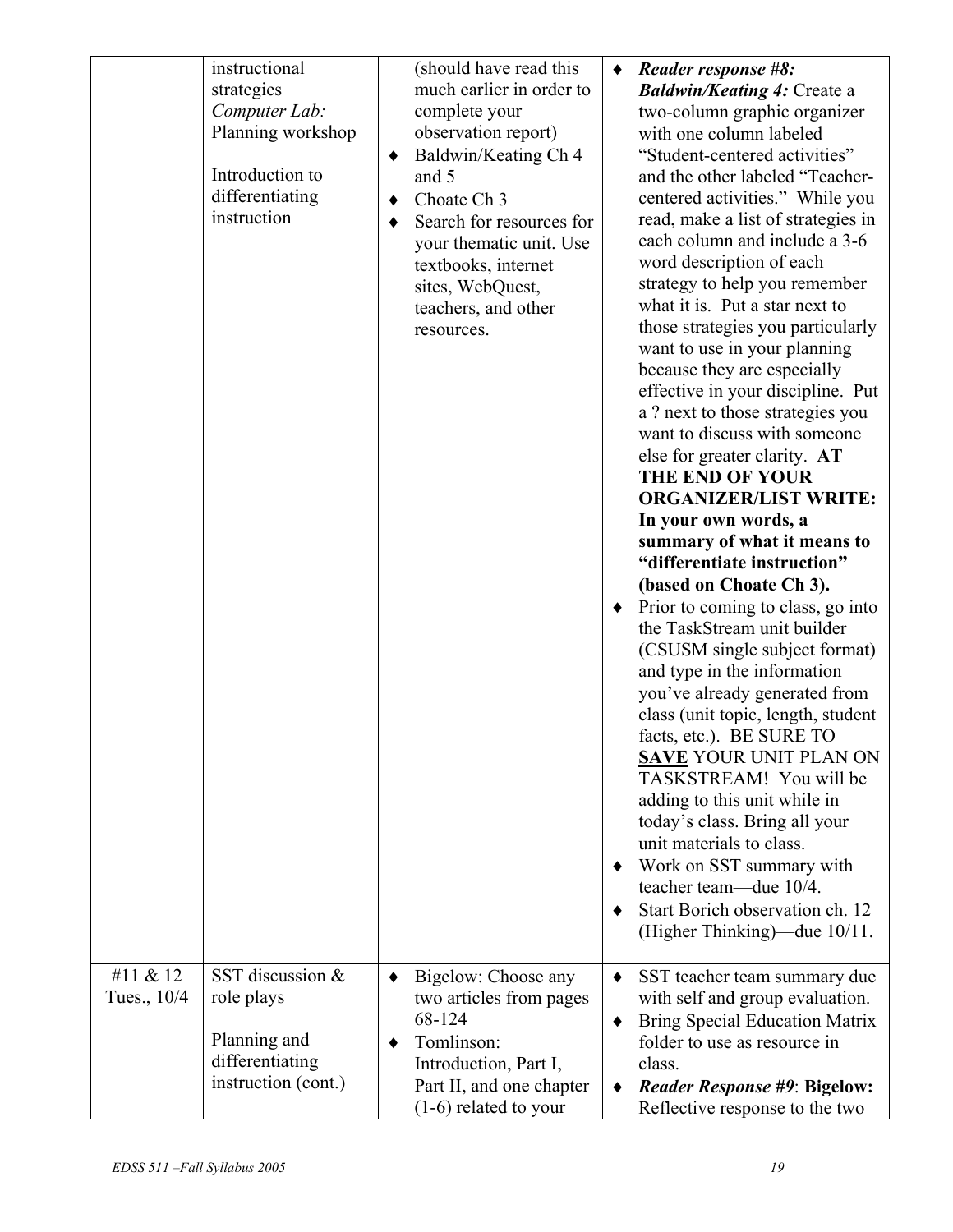|                                                                        | Computer Lab:<br>Planning Workshop                                                                                                                                                                                                                                                                                                                                                                                                                                                                                                                                                                                                                                                                          | content area<br>Search for resources for<br>$\bullet$<br>your thematic unit. Use<br>textbooks, internet<br>sites, WebQuest,<br>teachers, and other<br>resources.                                                                                                                                                                                                                                                                                                                                | articles describing implications<br>for your own teaching—what<br>do these articles offer you or<br>make you consider, and why is<br>that important? (1-2 paragraphs)<br><b>Reader response #10:</b><br>Tomlinson: Respond to this<br>prompt: As you are reviewing<br>how to differentiate instruction,<br>what are the implications for<br>your developing unit plan?<br>How will it affect your plan?<br>$(1-2$ paragraphs)<br>Using TaskStream, continue<br>adding information to your unit<br>plan as ideas come to you.                                                                                                              |
|------------------------------------------------------------------------|-------------------------------------------------------------------------------------------------------------------------------------------------------------------------------------------------------------------------------------------------------------------------------------------------------------------------------------------------------------------------------------------------------------------------------------------------------------------------------------------------------------------------------------------------------------------------------------------------------------------------------------------------------------------------------------------------------------|-------------------------------------------------------------------------------------------------------------------------------------------------------------------------------------------------------------------------------------------------------------------------------------------------------------------------------------------------------------------------------------------------------------------------------------------------------------------------------------------------|-------------------------------------------------------------------------------------------------------------------------------------------------------------------------------------------------------------------------------------------------------------------------------------------------------------------------------------------------------------------------------------------------------------------------------------------------------------------------------------------------------------------------------------------------------------------------------------------------------------------------------------------|
| By Sunday,<br>10/9                                                     | Send your SST reflection to me via WebCT e-mail (put the reflection in the body of the<br>e-mail; DO NOT send as an attachment). Reflection questions are on the SST<br>assignment sheet.                                                                                                                                                                                                                                                                                                                                                                                                                                                                                                                   |                                                                                                                                                                                                                                                                                                                                                                                                                                                                                                 |                                                                                                                                                                                                                                                                                                                                                                                                                                                                                                                                                                                                                                           |
| Online<br>work<br>between<br>$9/27$ and<br>10/10                       | As you finish reading your choice book according to your reading plan, use your book<br>group's discussion board to share ideas about the key points you want to present to your<br>colleagues about your book. Discuss your presentation plan: skit, visual support, staying<br>within the 15 minute time limit, etc. EVERYONE in your group must contribute to the<br>online sharing and discussion. Come to class on 10/11 ready to practice together and put<br>finishing touches on your presentation (about 20-30 minutes). Also, bring your<br>individual literature circle reflection. NOTE: About half the groups will be randomly<br>chosen to present on 10/11; the other half will go on 10/18. |                                                                                                                                                                                                                                                                                                                                                                                                                                                                                                 |                                                                                                                                                                                                                                                                                                                                                                                                                                                                                                                                                                                                                                           |
| #13 & 14<br>Tues., 10/11<br><b>LATE</b><br><b>START:</b><br>$10:00$ am | State assessments<br>and implications for<br>planning<br>Clarifying<br>achievement in class<br>Start choice book<br>presentations<br>TPE 6d and unit<br>plan feedback<br><b>COMPUTER LAB:</b><br>Unit plan and TPE<br>6d revision                                                                                                                                                                                                                                                                                                                                                                                                                                                                           | $\bullet$ Finish choice book (per<br>group's reading plan)<br>Borich: Ch. 12 "Higher<br>Level Thinking"<br>(should have read this<br>much earlier in order to<br>complete your<br>observation report)<br>Bigelow: 171-175<br>٠<br>Visit the state's<br>٠<br>assessment website<br>(www.cde.ca.gov) and<br>browse through<br>information about these<br>topics: STAR Program<br>(Standardized Testing)<br>and Reporting); API<br>(Academic<br>Performance Index);<br><b>AYP</b> (Adequate Yearly | • Choice Book Presentations: 15<br>min. skit and teaching of<br>important concepts and one<br>page reflection on literature<br>circle process due.<br>Observation report for higher<br>$\blacklozenge$<br>level thinking due.<br>Rough draft for TPE 6d due for<br>٠<br>peer feedback and revision.<br>Bring a hard copy of the draft<br>AND an electronic version (on<br>disk, e-mail to yourself, or save<br>on CSUSM computer network)<br>so you have access to it on<br>computer. See WebCT for<br>details of assignment (under<br>"Assignments" on the home<br>page). REVISION DUE BY<br>MIDNIGHT TODAY (after<br>getting feedback). |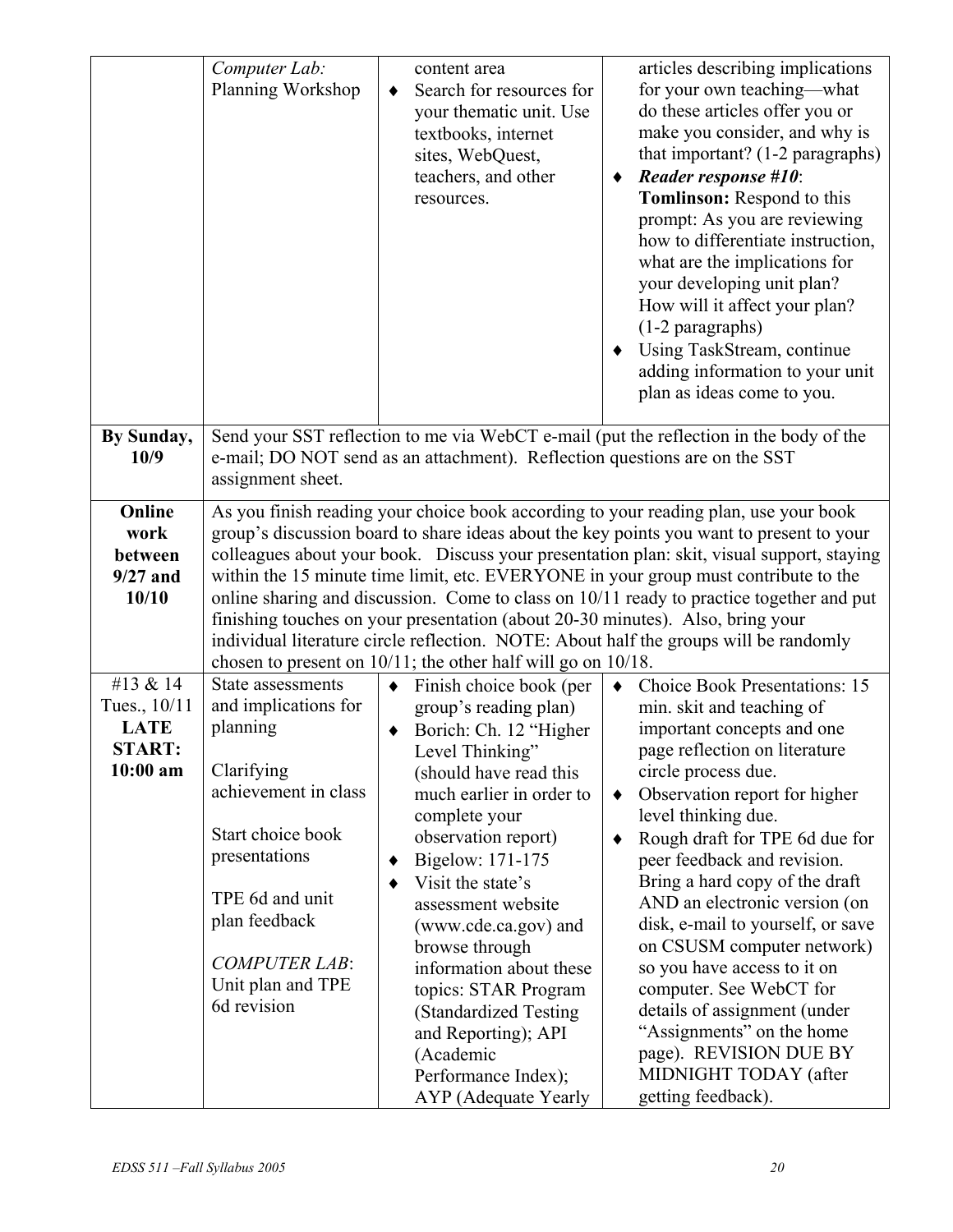|                          |                                                                                                                                                                                                                                                                                                                | Progress); CAHSEE<br>(CA. High School Exit)<br>Exam). As you<br>explore, you can also<br>find links to sample test<br>questions, study guides,<br>etc. See what you<br>discover! | Bring a hard copy of your unit<br>plan to class (in its rough form)<br>so you can receive feedback and<br>revision ideas from your<br>colleagues.                                                                                                                                                                                                                                                                                                                                                                                                                                                                                                                                                          |
|--------------------------|----------------------------------------------------------------------------------------------------------------------------------------------------------------------------------------------------------------------------------------------------------------------------------------------------------------|----------------------------------------------------------------------------------------------------------------------------------------------------------------------------------|------------------------------------------------------------------------------------------------------------------------------------------------------------------------------------------------------------------------------------------------------------------------------------------------------------------------------------------------------------------------------------------------------------------------------------------------------------------------------------------------------------------------------------------------------------------------------------------------------------------------------------------------------------------------------------------------------------|
| #15 & 16<br>Tues., 10/18 | Finish choice book<br>presentations<br>Revisit essential<br>questions<br>Course Evaluation<br>Computer Lab:<br>Feedback and<br>revision on drafts of<br>TPE 6c and 9<br>Philosophy/belief<br>statements wrap-up<br>(set-up for spring<br>semester revision)<br>Making the<br>transition to student<br>teaching | Review<br>٠<br>Baldwin/Keating Ch 1,<br>section 2 (page $8-15$ )<br>(philosophies)                                                                                               | Final unit plan and LP due on<br>٠<br>TaskStream. If you want to<br>share plans with colleagues,<br>bring some hard copies.<br>Bring choice book presentation<br>٠<br>materials if presenting.<br>Rough drafts for TPE 6c and 9<br>due for peer feedback and<br>revision. Bring a hard copy of<br>each draft AND an electronic<br>version of each (on disk, e-mail<br>to yourself, or save on CSUSM<br>computer network) so you have<br>access to them on computer.<br><b>REVISIONS DUE BY</b><br>MIDNIGHT TODAY (after<br>getting feedback)<br>Self-evaluation of Effective<br>٠<br>Teacher Attributes due.<br>Bring EDUC 350 (or<br>equivalent) philosophy of<br>teaching/belief statements to<br>class. |
| Tues., 10/25             | induction calendar as a reminder.                                                                                                                                                                                                                                                                              | sites every day (a full teacher day) until the high school's winter break.<br>pre-approved by your cooperating teacher prior to implementation. See the                          | First day of full-time beginning student teaching. You will work at your school<br>You<br>MUST have written lesson plans for every day of teaching, and these plans must be                                                                                                                                                                                                                                                                                                                                                                                                                                                                                                                                |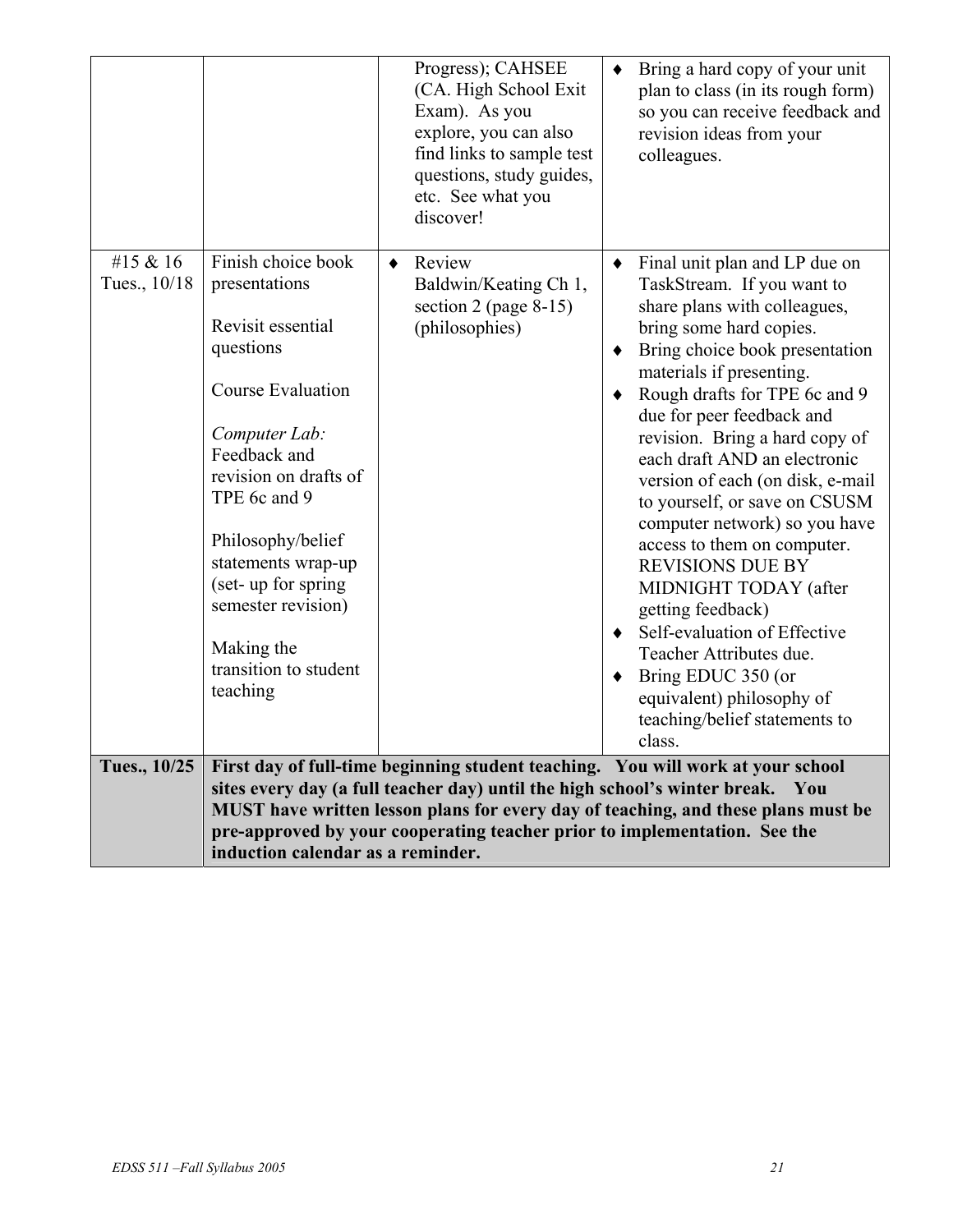# **Assignment Tracking Sheet**

| Score Earned Assignment                                      | <b>Score Possible</b> |
|--------------------------------------------------------------|-----------------------|
| <b>Highly Effective Teacher Attributes</b>                   | 5                     |
| Mid semester eval. ________ End semester eval.               |                       |
| Reading Responses (total score earned when all are complete) | 10                    |
| #1______ #2______ #3______ #4______ #5______                 |                       |
| #6______ #7______ #8______ #9______ #10______                |                       |
| <b>Special Education Matrix</b>                              | 10                    |
| SST (Student Study Team)                                     | 20                    |
| Observation Report #1: Instructional Variety                 | 10                    |
| Observation Report #2: Higher Thought Processes              | 10                    |
| Unit and Lesson Plan                                         | 20                    |
| Choice Book Participation, Presentation, and Reflection      | 5                     |
| TPE Responses (total score earned when all are complete)     | 10                    |
| TPE 6c_________  TPE 6d________  TPE 9_______                |                       |
| <b>TOTAL</b>                                                 | 100                   |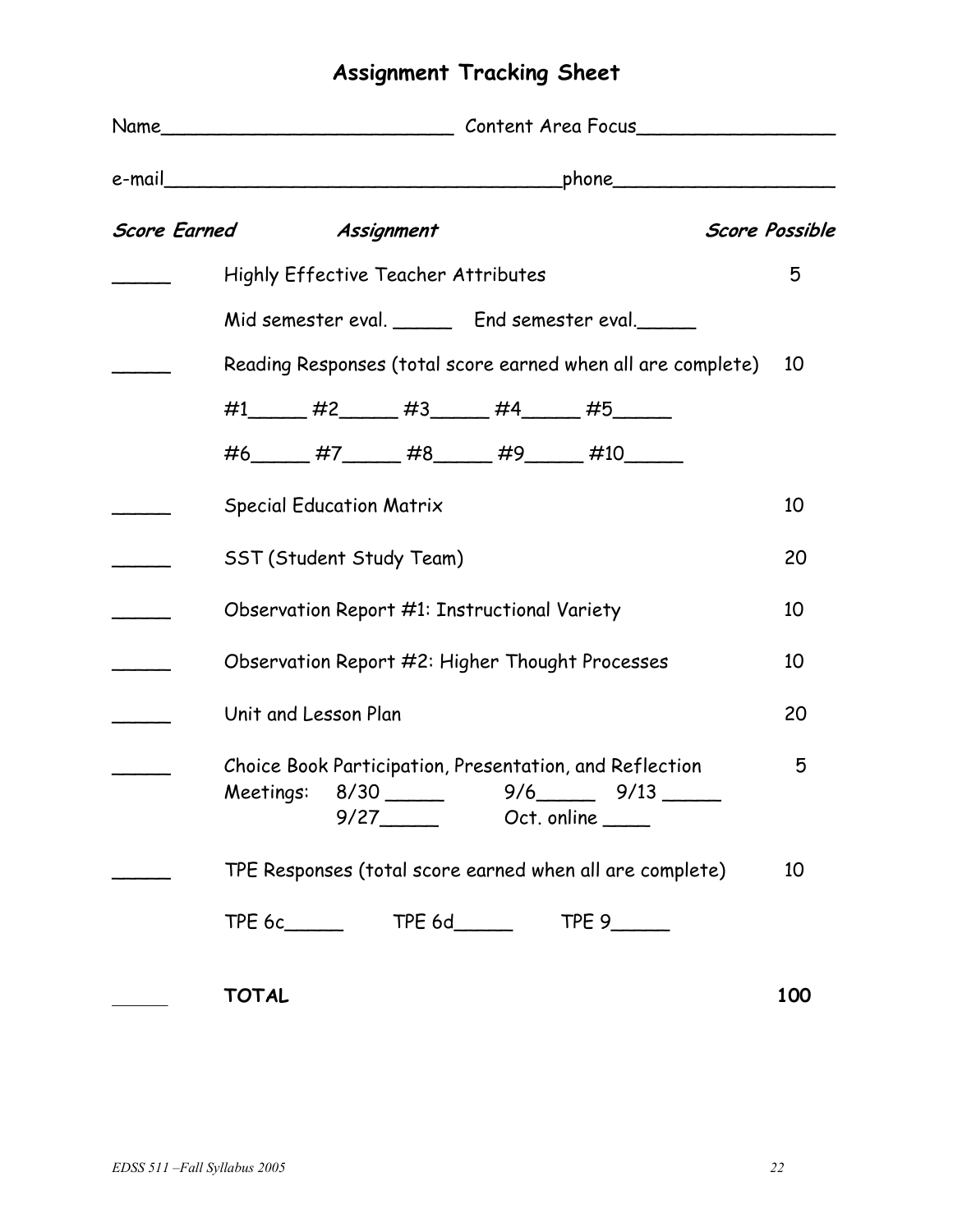# **Literature Circle Reading Plan**

| Group Members:     |  |
|--------------------|--|
| <b>Group Name:</b> |  |
| <b>Book:</b>       |  |

| Date   | Pages to Focus | Who Does What Role                          |  |  |
|--------|----------------|---------------------------------------------|--|--|
|        | on for Meeting | (discussion director, illustrator, literary |  |  |
|        |                | luminary, connector, vocabulary enricher)   |  |  |
| Tues., |                |                                             |  |  |
| 9/6    |                |                                             |  |  |
|        |                |                                             |  |  |
|        |                |                                             |  |  |
|        |                |                                             |  |  |
|        |                |                                             |  |  |
| Tues., |                |                                             |  |  |
| 9/13   |                |                                             |  |  |
|        |                |                                             |  |  |
|        |                |                                             |  |  |
|        |                |                                             |  |  |
|        |                |                                             |  |  |
| Tues., |                |                                             |  |  |
| 9/27   |                |                                             |  |  |
|        |                |                                             |  |  |
|        |                |                                             |  |  |
|        |                |                                             |  |  |
|        |                |                                             |  |  |
|        |                |                                             |  |  |
|        |                |                                             |  |  |